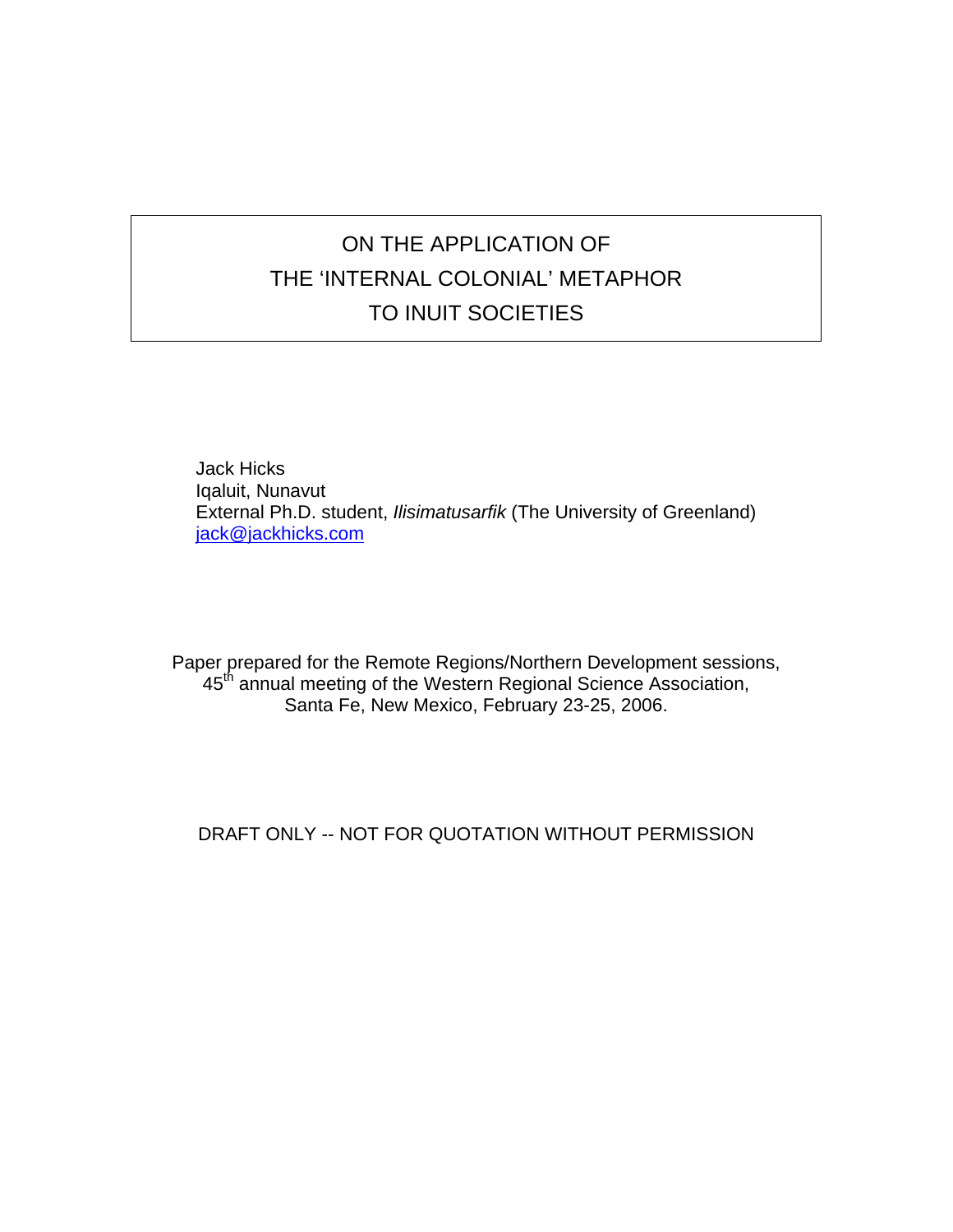# ON THE APPLICATION OF THE 'INTERNAL COLONIAL' METAPHOR TO INUIT SOCIETIES

This paper is exploratory in nature. It attempts to assess the political character of application of the 'internal colonial' metaphor to Inuit societies within the much larger global body of literature on 'internal colonialism.' Comments, critiques and suggestions would be most welcome.

## *Overview of the Literature*

I should begin by noting two significant limitations on my ability to conduct a really thorough literature review – my own linguistic abilities, and the linguistically-restricted contents of the existing databases and search engines. Together, they have resulted in my conducting a literature review of the literature on internal colonialism *that is written in (or translated into) English* (with a few references to sources in French, Spanish, and Portuguese). I've been told that there is a significant literature on internal colonialism in Germany in German and Polish, and there may also be a flourishing debate on the concepts in question in Tamil and/or Mohawk – but if there are I have no way of knowing about them.

An internal colony is a colony that exists inside the boundaries of the state which colonized it. Internal colonialism dismisses the 'salt water' thesis, which holds that colonies can only exist overseas.<sup>1</sup>

Early Marxist thinkers were among the first to use the evocative metaphor of 'internal colonialism'. In *The Development of Capitalism in Russia,* Lenin viewed the Russian empire as an internal market for capital centred in St. Petersburg and Moscow, and Gramsci later discussed the Italian *Mezzogiorno* in similar terms in *The Southern Question.* Both political actors and social scientists began to employ the internal colonial metaphor during (by political actors, to mobilize) and after (by social scientists, to explain) the surge of ethnopolitical mobilizations which took place around the world in the 1960s and 1970s. While internal colonialism may be a poorly defined concept, perhaps no single other phrase "so accurately captures the full nature of the complex interactions involved."<sup>2</sup>

The political implications of the internal colonial metaphor are obvious:

… by defining inter-regional relationships as 'colonial', nationalist leaders have tried to inspire popular support for movements designed to promote greater autonomy, if not outright secession.<sup>3</sup>

Perhaps the best-known use of the internal colonial metaphor by political actors comes from the civil rights struggles in the United States. In a 1964 speech entitled 'The Black Revolution', Malcolm X argued that "America is a colonial power. She has colonized 22 million Afro-Americans by depriving us of first-class citizenship, by depriving us of civil rights, actually by depriving us of human rights". $4$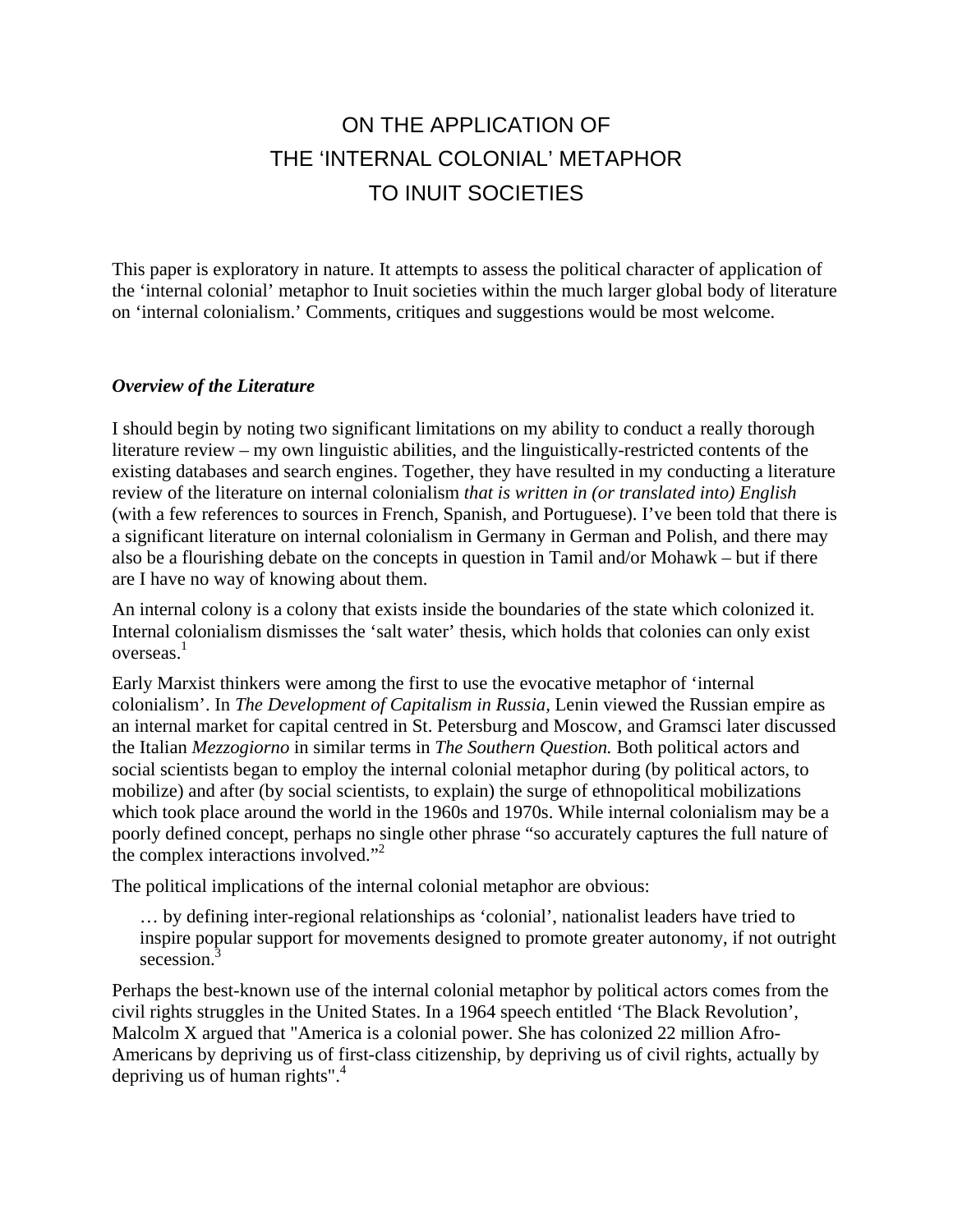It was not until the riots of 1967 that Martin Luther King came to characterize America's black ghettos as internal colonies. In the months before his assassination King began using a vocabulary similar to that of Malcolm X, a vocabulary that would soon also be taken up by Stokely Carmichael, Huey P. Newton, and the Black Panthers. King observed: "The slum is little more than a domestic colony which leaves its inhabitants dominated politically, exploited economically, segregated and humiliated at every turn."

Having mentioned Malcolm X and Martin Luther King, is worth remembering that to this day advocating a 'nationalism of the oppressed' remains a good way to get oneself killed. In his detention diary, *A Month and a Day,* the Ogoni activist Ken Saro-Wiwa recorded his perception of his people's potential at the outset of the campaign of the Movement for the Survival of Ogoni People:

They had been sleepwalking their way towards extinction, not knowing what internal colonialism had done and was doing to them. It had fallen to me to wake them up from the sleep of the century and I had accepted in full the responsibility for doing so. Would they be able to stand up to the rigours of the struggle? $5$ 

Saro-Wiwa was later executed by the Nigerian state.

Here in Canada, the internal colonial methaphor has been extensively employed by both Québécois and aboriginal nationalists. Camille Laurin argued in 1979 that:

[The federal government asserts] "sole and sovereign authority… Québec remains an internal colony … it can't escape political subordination to the central state, it cannot recognize and inscribe in laws its fundamental reality…"6

and René Levesque stated in 1982 that:

The Québécois are nothing more than "an internal colony under the sway of another people".7

The 1975 Dene Declaration stunned the Canadian political system with its bold assertion of both the Dene's internal colonial status and their nationhood:

We the Dene of the Northwest Territories insist on the right to be regarded by ourselves and the world as a nation. Our struggle is for the recognition of the Dene Nation by the government and peoples of Canada and the peoples and governments of the world.

As once Europe was the exclusive homeland of the European peoples, Africa the exclusive homeland of the African peoples, the New World, North and South America, was the exclusive homeland of Aboriginal peoples of the New World, the Amerindian and the Inuit.

The New World like other parts of the world has suffered the experience of colonialism and imperialism. Other peoples have occupied the land – often with force – and foreign governments have imposed themselves on our people. Ancient civilizations and ways of life have been destroyed.

Colonialism and imperialism are now dead or dying. Recent years have witnessed the birth of new nations or rebirth of old nations out of the aches of colonialism. …

While the Native people of Canada are a minority in their homeland, the Native people of the Northwest Territories, the Dene and the Inuit, are a majority of the population of the Northwest Territories.

The Dene find themselves as part of a country. That country is Canada. But the Government of Canada is not the Government of the Dene. The Government of the Northwest Territories is not the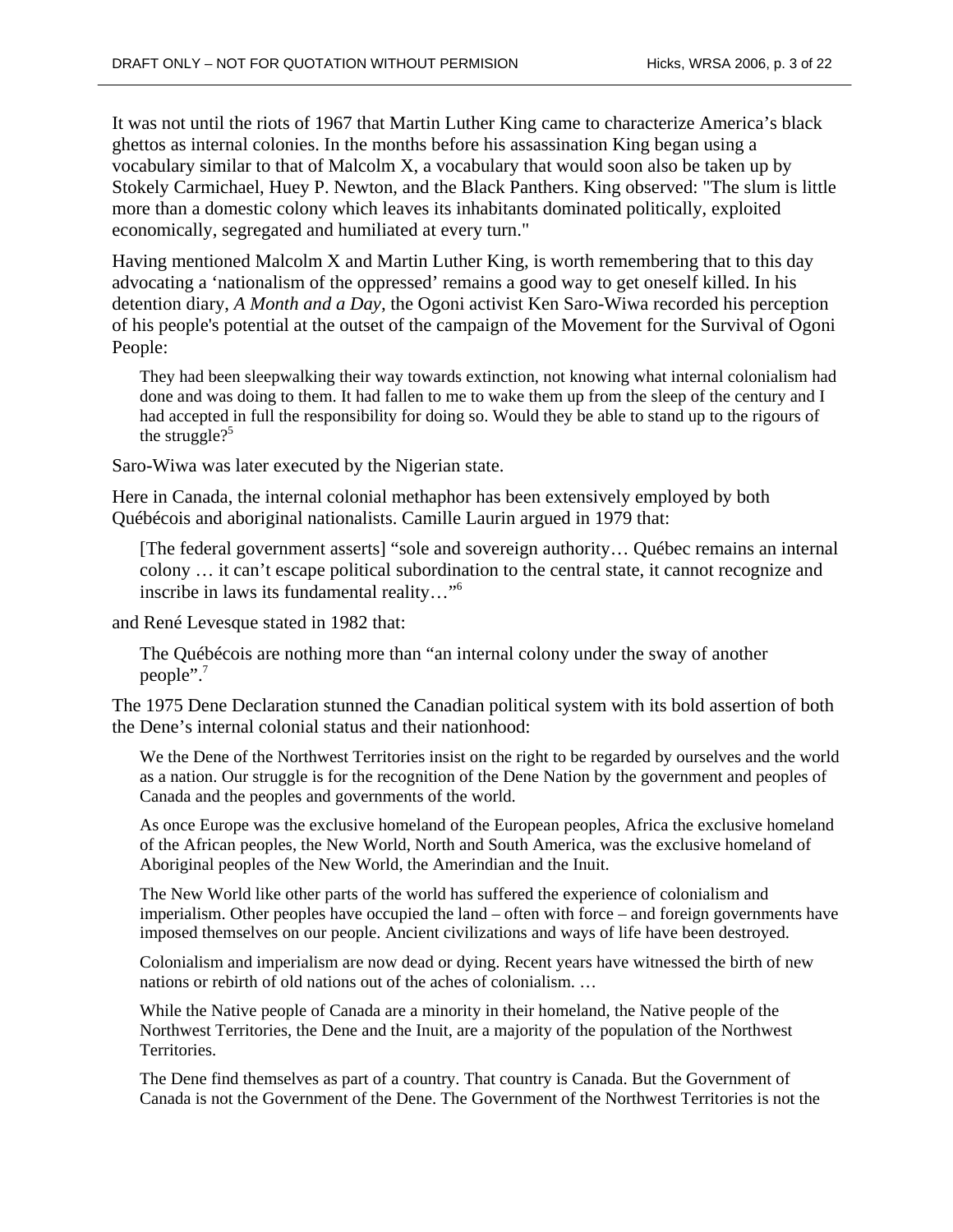Government of the Dene. These governments were not the choice of the Dene, they were imposed upon the Dene.

What we the Dene are struggling for is the recognition of the Dene nation by the governments and peoples of the world.

And while there are realities we are forced to submit to, such as the existence of a country called Canada, we insist on the right to self-determination as a distinct people and the recognition of the Dene Nation. …

What we seek then is independence and self-determination within the country of Canada. This is what we mean when we call for a just land settlement for the Dene nation.<sup>8</sup>

The internal colonial metaphor has been employed in many different formulations, with a range of different emphases, and for a number of different purposes – but with no agreed-upon methodology. Various conceptualizations of internal colonialism appear in the literature on situations and movements literally around the world – in Argentina<sup>9</sup>, Bangladesh<sup>10</sup>, Brazil<sup>11</sup>, Britain's 'Celtic fringe'<sup>12</sup>, Acadia<sup>13</sup> and Québec<sup>14</sup> in Canada, the Guizhou<sup>15</sup> and Xinjiang<sup>16</sup> regions of China, Colombia<sup>17</sup>, Croatia<sup>18</sup>, Estonia<sup>19</sup>, Finland<sup>20</sup>, Brittany<sup>21</sup> in France, the Jharkhand region of India<sup>22</sup>, Northern Ireland<sup>23</sup>, Italy<sup>24</sup>, the Sanya region of Japan<sup>25</sup>, Nigeria<sup>26</sup>, Pakistan<sup>27</sup>, Palestine<sup>28</sup>, The Philippines<sup>29</sup>, South Africa<sup>30</sup>, the Basque and Catalan regions of Spain<sup>31</sup>, Sri Lanka<sup>32</sup>, Sudan<sup>33</sup>, the Swiss canton of St. Gallen<sup>34</sup>, Thailand<sup>35</sup>, the former USSR<sup>36</sup>, Vietnam<sup>37</sup> and Wales<sup>38</sup> as well as Appalachia<sup>39</sup>, Blacks<sup>40</sup> and Chicanos<sup>41</sup> in the USA. It has been extensively employed to explain the situations and movements of indigenous peoples in Africa<sup>42</sup>, Australia<sup>43</sup>, South and Central America<sup>44</sup> and First Nations in Canada<sup>45</sup> and the USA<sup>46</sup>.

Internal colonialism is also used as a basis for comparative analysis of colonial experiences and structures<sup>47</sup>, and is frequently employed by postcolonial literary theorists.<sup>48</sup> While the number of published works employing the internal colonial metaphor has declined (with the exception of its application to indigenous peoples) since the 1970s and 1980s, the concept is still extensively used as a theoretical element of dissertations and theses.

As Robert K. Thomas argued in his seminal 1966 article 'Colonialism: Classic and internal', there are instances when the metaphor of internal colonialism just seems an obvious and compelling way to sum up a situation:

[An Indian reservation is] the most complete colonial system in the world that I know about.<sup>49</sup>

Robert Blauner's 1969 article 'Internal colonialism and ghetto revolt' identified four components which are common to both external and internal processes of colonization:

- 1. How the racial group enters into the dominant society. … Colonization begins with a forced involuntary entry.
- 2. An impact on the culture and social organization of the colonized people which is more than just a result of such 'natural' processes as contact and acculturation. Rather, the colonizing power carries out a policy which constrains, transforms, or destroys indigenous values, orientations, and ways of life.
- 3. Colonization involves a relationship by which members of the colonized group tend to be administered by being managed and manipulated by outsiders in terms of ethnic status.
- 4. Racism: a principle of social domination by which a group seen as inferior or different in terms of alleged biological characteristics is exploited, controlled, and oppressed socially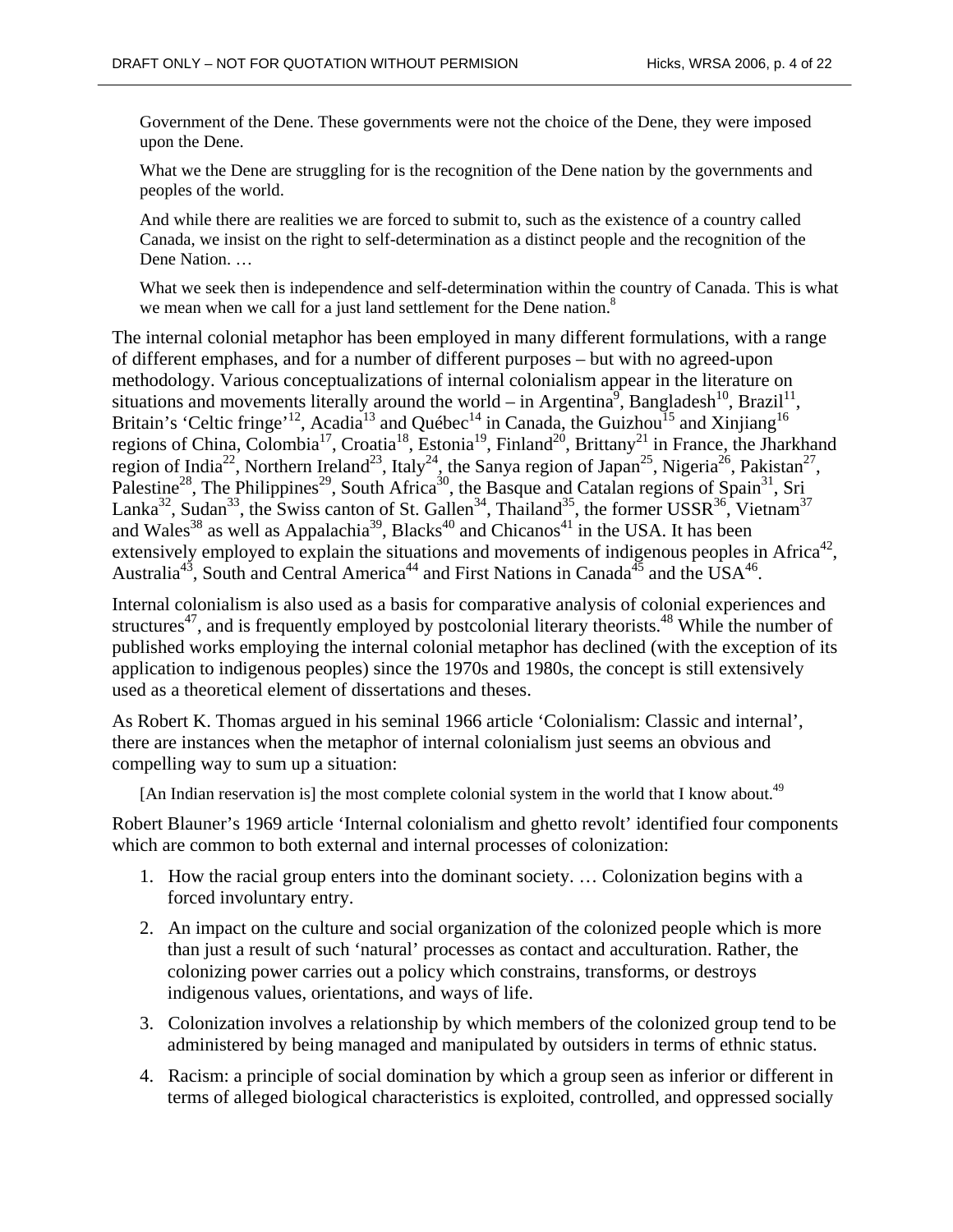and physically by a superordinate group.<sup>50</sup>

Beginning in the 1960s, several broad applications of the internal colonial metaphor emerged – of which two are most important:

- 1. Internal colonialism as a domestic analogy to forms of economic and social domination in classical colonialism; and,
- 2. Internal colonialism as intra-national exploitation of distinct cultural groups.

A number of articles have been written which attempt to summarize and synthesize this diverse and unwieldy body of literature. Robert J. Hind concluded that in general, applications of the internal colonial metaphor:

… offer too many explanations, and make too many deductions in an *ad hoc* or an *ex post facto* manner. … [They] imply an improbable degree of cohesion and identity amongst specific social groups, and they oversimplify complex social structures and relationships. … Their nature is such that they tend to assert or assume that which they are endeavouring to demonstrate or prove, a practice which leads in intellectual incoherence and a distortion of historical processes.<sup>51</sup>

Many – but by no means all – applications of the internal colonial metaphor miss the point that colonialism and imperialism are an integral part of the expansion of capitalism on a world scale. As Rodolfo Stavenhagen has noted,

Capitalist accumulation requires unequal development and social and economic polarization... the system of stratified interethnic relations plays a crucial role. Because more often than not, the pattern of capitalist domination/subordination involves not only economic classes and geographic regions, but also ethnic groups, particularly when in the post-colonial ethnocratic state social class divisions happen to coincide or overlap with ethnic (linguistic, cultural, religious, racial) distinctions. Of course this does not just "happen" accidentally but is the outcome of a particular colonial and post-colonial history. Thus, the pattern of ethnic stratification that we encounter in so many countries today is the expression of a deeper structural relationship that we may call internal colonialism.<sup>52</sup>

I will comment on just four of the most important applications of the internal colonial metaphor: The South African Communist Party's formulation of 'colonialism of a special type', the radical sociology of Robert Blauner, the rather less radical sociology of Michael Hechter, and applications of the internal colonial metaphor to the situations of indigenous peoples.

## *'Colonialism of a Special Type'*

In the Stalinist two-stage strategy for colonies and semi-colonies, the first stage was to be 'national liberation' – the ending of foreign domination. Only afterwards could the second stage – a transition to socialism – be considered. The South African Communist Party (SACP) faced a theoretical challenge in that 'domination' of Black South Africans came from a locally-resident White ruling class. Their answer, which emerged beginning in 1953, was to conclude that in their 'special case' the colonial relationship was internal to the South African social formation:

On one level, that of 'White South Africa,' there are all the features of an advanced capitalist state in its final stage of imperialism...

But at another level, that of 'Non-White South Africa,' there are all the features of a colony.

The indigenous population is subjected to extreme national oppression, poverty and exploitation, lack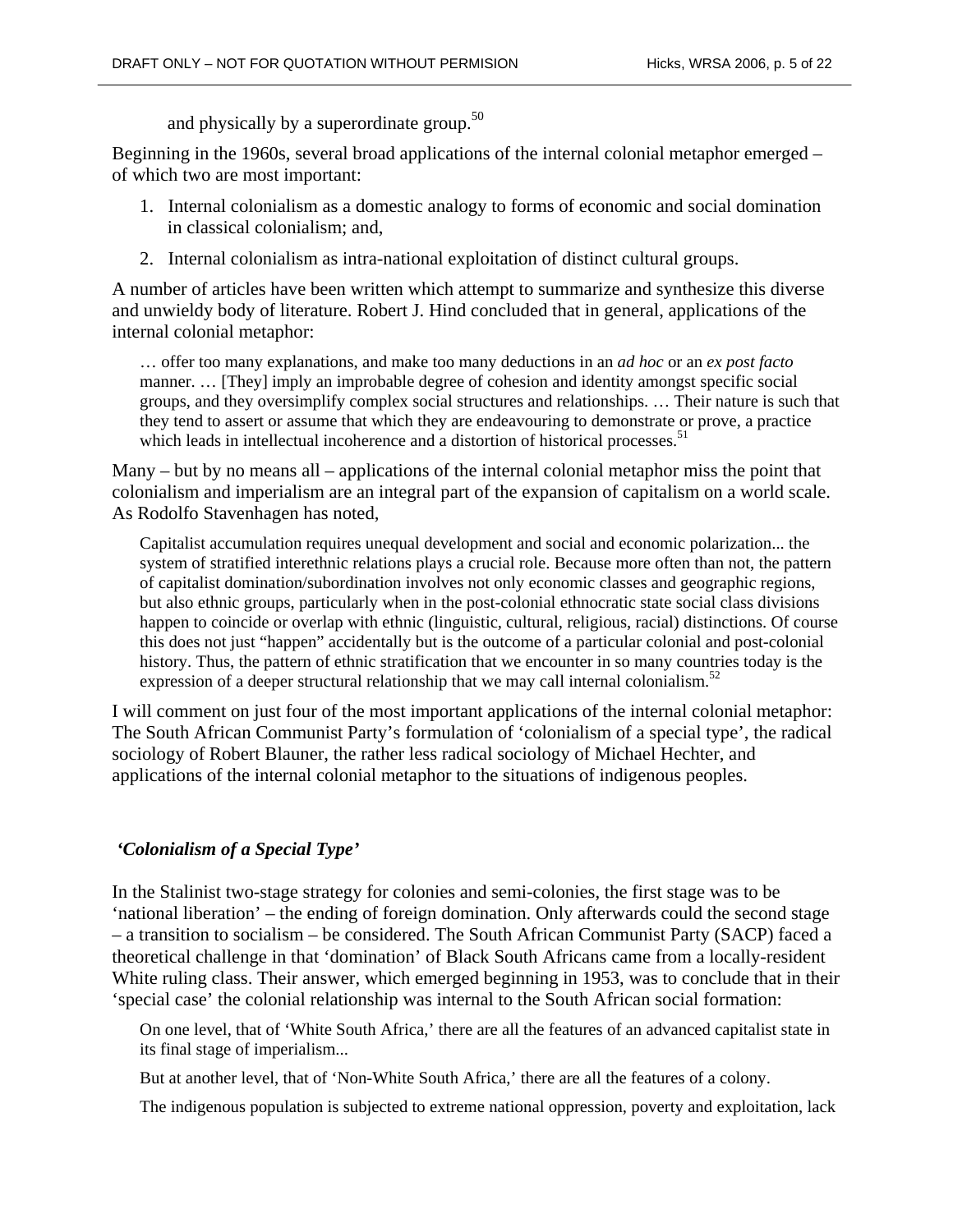of democratic rights and political domination by a group which does everything to emphasise and perpetuate its alien 'European' character...

Non-White South Africa is the colony of White South Africa itself.<sup>53</sup>

As Alex Callinicos has argued, from a Trotskyist perspective:

In other words: since black South Africa is a nation colonised by the whites, then all its classes should unite to win their political independence. Convenient though these political implications may be, the theory of 'internal colonialism' is a piece of bizarre fantasy. South Africa is the most highly industrialised country in Africa, whose population, black and white, has been progressively proletarianised and urbanised over the past century. The SACP invite us to view this capitalist social formation as in fact two societies, one white, the other black, each with its own distinct class structure, related primarily through whites' colonial domination of blacks. Not only is the suggestion intrinsically preposterous, it flies in the face of the past fifteen years' research by South African Marxists, which has showed how the institutions of racial domination were first created and have since been reshaped over the years in order to meet the needs of the different fractions of South African capital.<sup>54</sup>

A somewhat more rigorous application of the internal colonial metaphor in South Africa was developed by Harold Wolpe, who was critical of the SACP's formulation and used an Althusserian approach which suggested that Blacks and Whites in South Africa had "specific structures" which amounted to them being, in effect, "classes with contradictory interests". Wolpe concluded:

The uniqueness or specificity of South Africa, in the period of capitalism, lies precisely in this: that it embodies within a single nation-state a relationship characteristic of the external relationship between imperialist states and their colonies (neo-colonies).<sup>55</sup>

Returning to the SACP 'party line', it is clear that the SACP needed to find a theoretical way to resolve its emphasis on class struggle with the nationalist African National Congress (ANC)'s emphasis on the national struggle. This application of the internal colonial metaphor proved to be "the ideological glue which has held the ANC/SACP alliance together"<sup>56</sup> through South Africa's transition from apartheid to neo-liberalism.

#### *The Radical Sociology of Robert Blauner*

Among the first to theorize that African Americans – whose labour had been ruthlessly exploited and who were now consigned to life as a conquered people outside the normative order as it applied to whites – constituted an internal colony within the United States was Robert Blauner, a classic '1960s radical'. Blauner sought to challenge what he saw as four fallacies within the established American sociology of the day:

- 1. The view that racial and ethnic groups are neither central nor persistent elements of modern societies.
- 2. The idea that race and racial oppression are not independent dynamic forces but are ultimately reducible to other causal determinants, usually economic or psychological.
- 3. The position that the most important aspects of racism are the attitudes and prejudices of white Americans.
- 4. The so called 'immigrant analogy', the assumption … that there are no essential long-term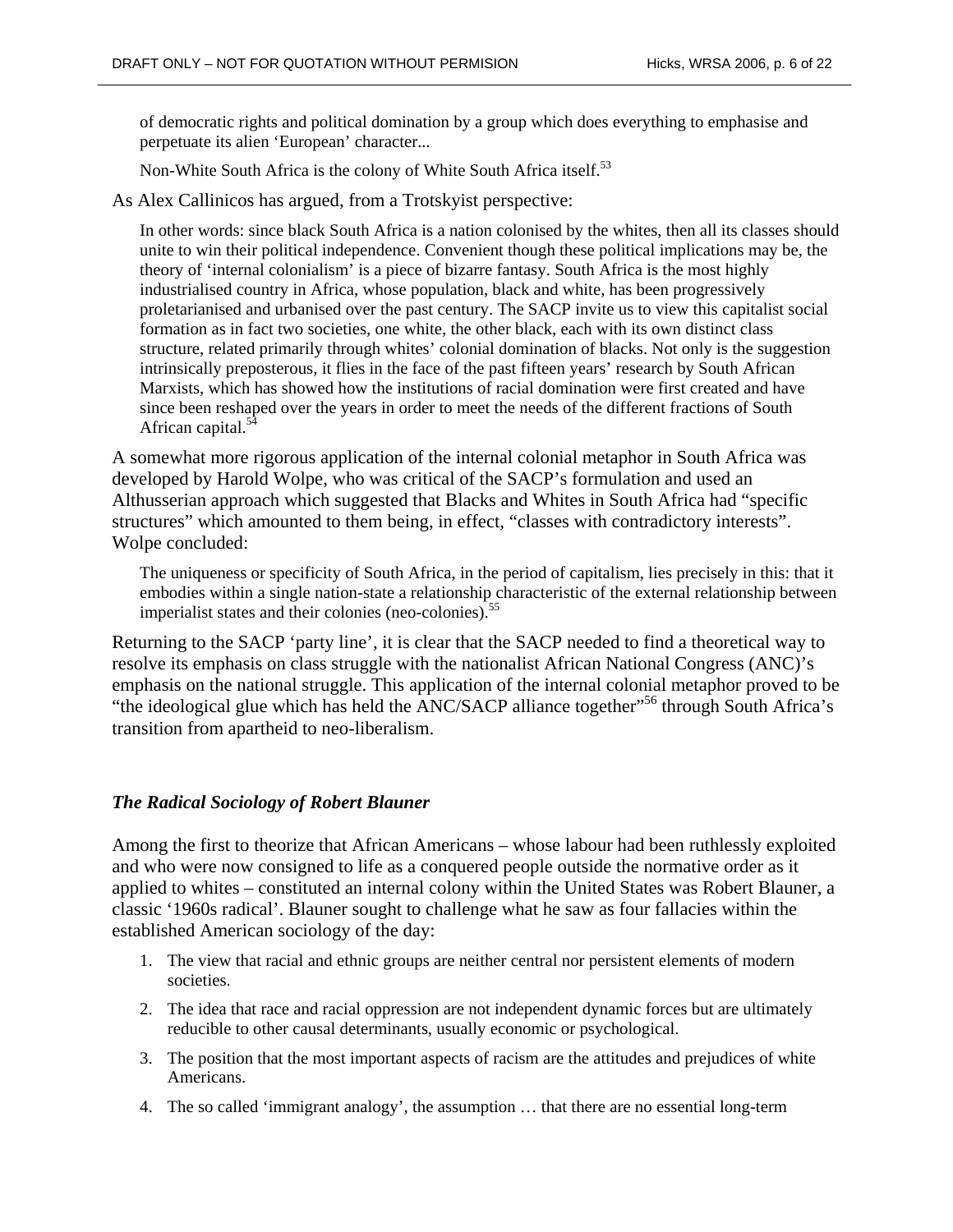differences – in relation to the larger society – between the 'Third World' or racial minorities and the European ethnic groups.<sup>57</sup>

Rejecting the perspective that African Americans are 'just another minority', Blauner argued that the models of 'race relations' then in common usage in the United States failed to acknowledge and address the racial division of labour and the very different systems of prejudice and control that he saw around him. As struggles against racism in the US began to parallel the anti-colonial struggles already underway in Africa, the Middle East and Asia, Blauner "adopted the language and the model of 'colonialism' that had been adopted by 'the movement'" and developed an analysis of how African Americans had come to constitute an internal colony within the US.

The importance of Blauner's formulation should not be underestimated. As Stephen Steinberg has commented:

Here was a mind-boggling alternative to the race relations model that dominated sociological thinking on race relations for several decades. No longer were blacks "white Americans in black skin." No longer were they merely the objects of the prejudice and discrimination that all minorities encounter. No longer was the ghetto "a temporary waystation", like the neighbourhoods once occupied by immigrants before they moved to the suburbs. The colonial model swept away all of these premises, and portrayed blacks as a minority of a different kind: a permanent minority, an oppressed people, a 'colonized group'.

The conception called the entire liberal project into question. By refuting the immigrant analogy, it implied that the traditional remedies – the processes and mechanisms that had worked for immigrants – could not be counted on to deliver blacks from the social and economic margins. …

The colonial analogy also challenged another key liberal assumption – that economic mobility on the part of individual blacks would necessarily result in racial integration. No longer was it certain that blacks could be – or *wanted* to be – integrated into white communities.<sup>58</sup>

## *Michael Hechter and the 'Celtic Fringe'*

The basic argument of Michael Hechter's influential 1975 book *Internal Colonialism: The Celtic Fringe in British National Development*<sup>59</sup> was that Britain's 'Celtic fringe' (Ireland, Scotland and Wales) had been denied full industrial development as a result of a 'cultural division of labour' within the United Kingdom. The relations of production within an internal colony are structured, Hechter argued, in terms of a cultural division of labour wherein "a system of stratification where objective cultural distinctions are super-imposed upon class lines". This cultural division of labour permits the marginal indigenous population to retain some of the features of its traditional culture. Identity maintenance and ethnopolitical activism result from a conjunction of economic (class) and sociocultural (ethnic) relations.

At least as applied to 'the Celtic fringe', Hechter's arguments have been intensively and comprehensively criticised. Taking just one of many examples, John Lovering argued with regard to Wales that:

… the conceptions of 'economic exploitation' and the state employed in [Hechter's] model derive from an eclectic, ahistorical approach with no firm material basis. The empirical predictions are not borne out by an inspection of reality, and they actually obscure important aspects of the present conjuncture. An alternative approach, developed from an analysis of the dominant tendencies of capitalist production in different historical phases, makes it possible to understand the transformation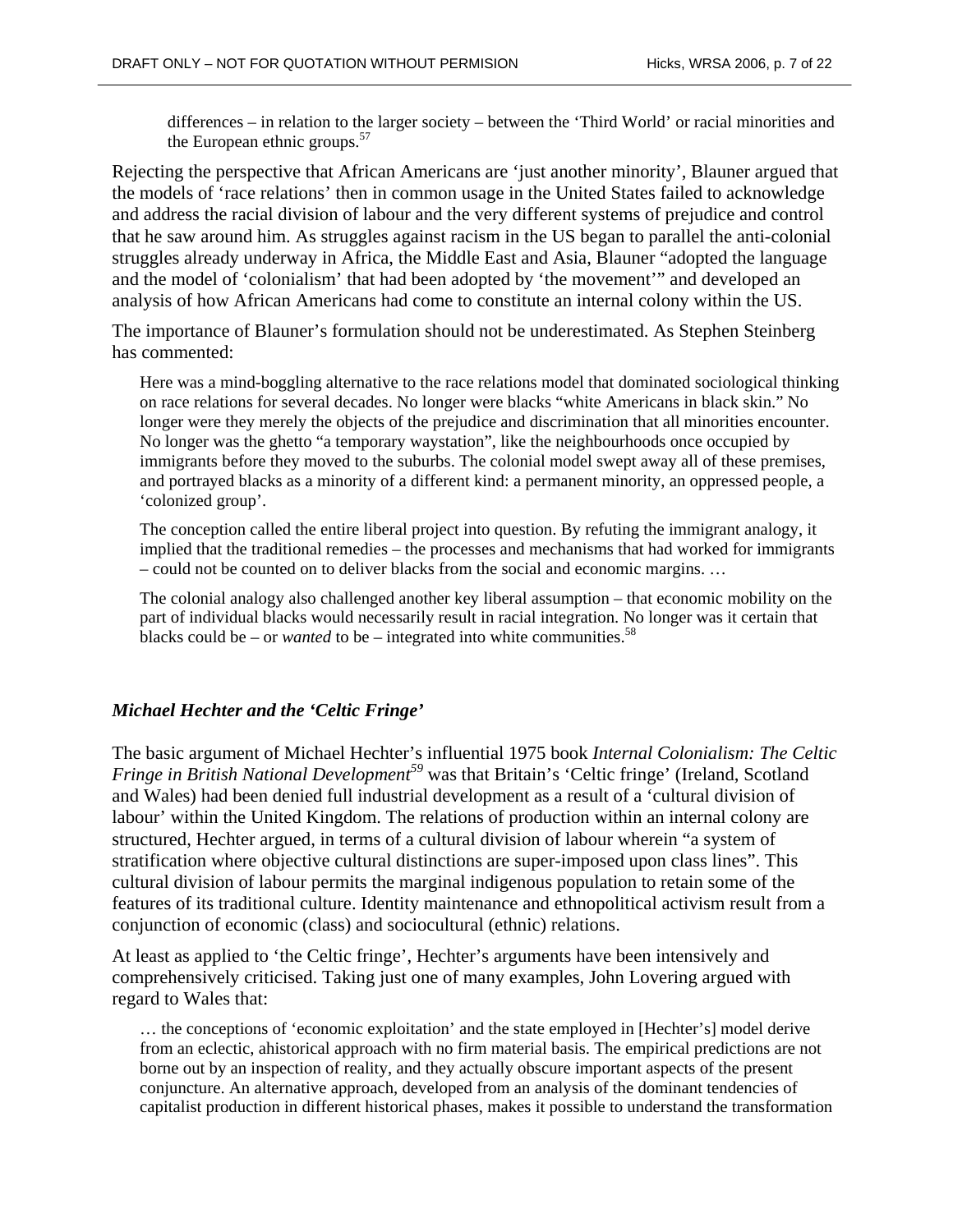in the articulation of the Welsh economy that is occurring in the present period. This approach also reveals that the state is at present a major factor inhibiting the internal disintegration of the Welsh economy. The theory of 'internal colonialism' fails to reveal this or to provide a basis for understanding historical and contemporary Welsh development. In particular, it obscures class relationships. Welsh development can best be understood as a particular instance of capitalist uneven development.<sup>60</sup>

William N. Sloan argued that Hechter fundamentally missed the point of the experience of Britain's 'Celtic fringe', since:

… the underlying and underemphasized thesis which actually does seem to be demonstrated by his analysis is precisely that it is imperialism which creates ethnic nationalism, and not the suppression of ethnic national feeling which identifies imperialism. … Rather than the theory of ethnicity enlightening a definition of imperialism, should not the reader demand that just the opposite be the case $2^{61}$ 

Hechter's approach over-emphasized ethnic factors to the exclusion of considerations of class. His theory does not even *refer* to capitalism as such. It quickly became, however, a trendy sociological 'model' which:

… spawned a variety of look-alike studies which have sought to 'explain' ethno-regional disparities throughout the peripheral, semi-peripheral and core regions of the world. As such, however, the theory has explained very little and has been used more in a descriptive manner to characterise situations of internal colonialism. In this context the concept has been used in two main ways. The first is in analyses of dependence and exploitation in the broadest sense, the general characteristics of which are simply listed and ascribed the epithet 'internal colonialism' ... The second is in an emotive context, sometimes in unlikely and imprecise situations, simply for its heuristic value.<sup>62</sup>

#### *Summary*

In their cogent analysis of Tamil separatism in Sri Lanka, Kristian Stokke and Anne Kirsti Ryntveit argue that:

… arguments about internal colonialism represent a strategic essentialism deployed by Tamil nationalists rather than an accurate representation of economic, social and political relations in Sri Lanka. … nationalist mobilization cannot be reduced to essentialist notions of primordial nations, territorial nation-states, or internal colonialism. On the contrary, nationalist mobilization should be understood as the outcome of cultural and political practices by a multitude of actors, operating in time- and place-specific contexts. As demonstrated by the social construction of 'Tamilness' and the changing character of Tamil nationalist politics, questions regarding the characteristics of nations, the relationship between state and nation and the causes of nationalism can only be resolved through contextual analyses.<sup>63</sup>

As Harold Wolpe noted in the case of the South African Communist Party's formulation 'colonialism of a special type', many applications of the internal colonial metaphor conceive of domination and exploitation "as occurring between 'racial', 'ethnic' and 'national' categories" rather than between social classes. When we reach the logical absurdity of journal articles referring to the ability of "The rulers of the South ... to colonise their own countries" <sup>64</sup> we must ask if there is anything happening here that could not be explained in conventional class terms.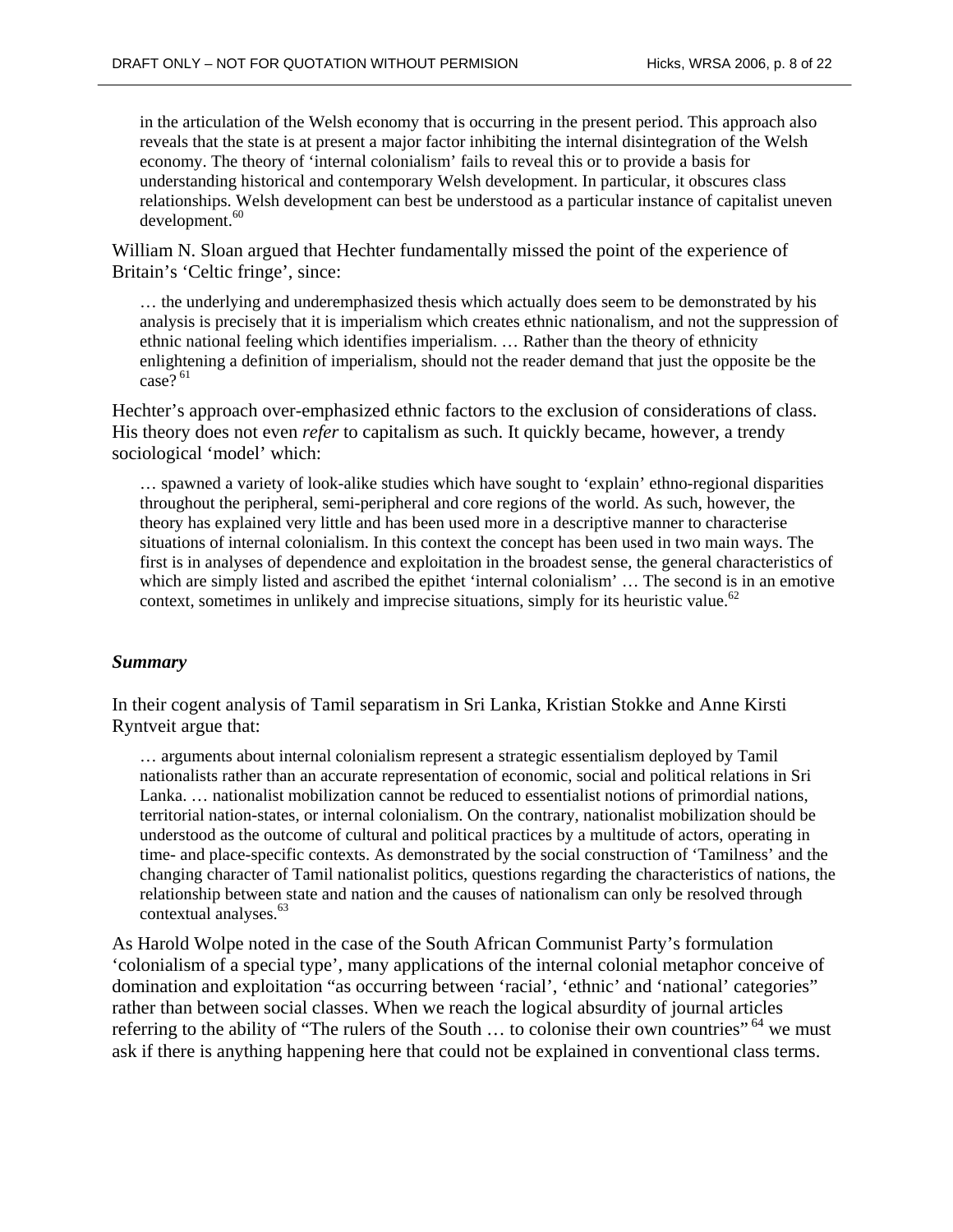## *Applications of the Internal Colonial Metaphor to the Situations of Indigenous Peoples*

Among the first applications of the internal colonial metaphor to the situations of indigenous peoples were two 1965 articles by Pablo Gonzalez-Casanova<sup>65</sup> and Rodolfo Stavenhagen<sup>66</sup> in the journal *Studies in Comparative International Development* which rejected dualist theories of development as they were applied to indigenous peoples. A considerable literature has since applied various conceptions of internal colonialism to the situations of a wide range of indigenous peoples, employing many different variations on the basic theme – many of which seek to provide alternatives to mainstream analyses of indigenous/non-indigenous relations.

Vic Satzewich and Terry Wotherspoon have summarized the strengths and the weaknesses of the internal colonial metaphor as it has been applied to aboriginal peoples in Canada. They conclude that it "tends to assume that aboriginal and white are homogeneous groups", and thus reifies the two categories and ignores class interests. It assumes that:

… all whites have similar interests in relation to the maintenance of an internal colonial relationship with aboriginal peoples, and that all aboriginal peoples have a singular set of economic, social and political interests that revolve around resistance to internal colonial domination.<sup>67</sup>

In the same manner that we must challenge those who argue that all men benefit from the oppression of women or that all whites benefit from the oppression of blacks, Satzewich and Wotherspoon argue that we must challenge those who would argue that all non-aboriginals benefit from the oppression of aboriginals:

… the internal colonial model is silent on the form of social and economic organization which characterizes white society, and whether this social and economic organization has had a formative impact on aboriginal peoples' lives. Within the model, there is no mention of the fact that it was a European society characterized by the presence of a particular mode of production, and that within this mode of production there are certain social classes and genders that have differential relationships and access to the means of production. Differences in economic power have a determinate impact on the political power that they possess.<sup>68</sup>

Two notable articles reflecting on the application of the internal colonial metaphor to Aboriginal Australians are worthy of special mention. The first – which is quite well known, at least in Australia – is Mervyn Hartwig's 1978 chapter "Capitalism and Aborigines: The theory of internal colonialism and its rivals", in which he applies aspects of the logic of Wolpe's critique of SACP's formulation to formulations of internal colonialism in Australia. Hartwig expressed discomfort with the concept of "colonial exploitation", and asked "How does such 'exploitation' differ from class exploitation in capitalist societies?"<sup>69</sup> He went on to develop a theory of internal colonialism which explains how "the specific terms in which ideological and political domination over Aborigines" relates to "specific modes of exploitation of Aboriginal societies", as "the best framework for an analysis of the intersection of class with race and ethnicity." This approach, he argued, "… offers a satisfactory explanation of the profound duality – class/nation, integration/separation – what has characterised Aboriginal aspirations" and "… locates the history of Aboriginal-White relations adequately in the comparative history of race and ethnic relations."70

In the second, and less well-known, article, David Drakakis-Smith built on the insights of Wolpe and Hartwig to develop an analysis premised on the argument that "internal colonialism must be related to the conservation of [a] non-capitalist mode of production, for the specific purpose of deriving some advantage from its existence."<sup>71</sup>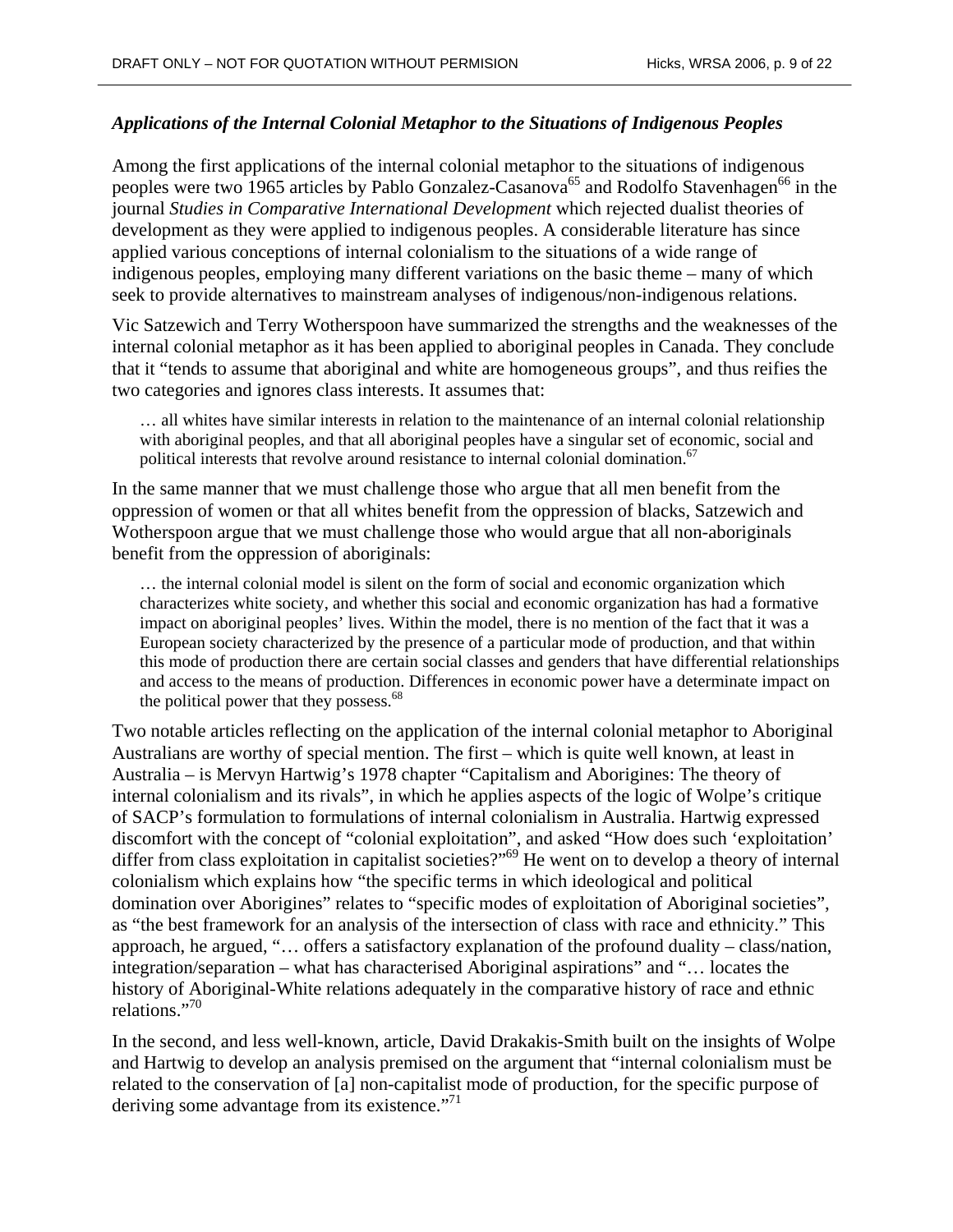Drakakis-Smith's approach was to study "within a single state, … the process of conservation as applied to the articulation of capitalist and pre-capitalist modes of production" placing emphasis on "the superstructural mechanisms of an exploitive process – the political, cultural and ethnic ideology – the benefits of which are distributed primarily with the confines of the domestic class structure" of Australia.<sup>72</sup>

#### *Applications of the Internal Colonial Metaphor to Inuit Societies*

In his books *The People's Land: Eskimos and Whites in the Eastern Arctic*73 and *The Other Side*  of Eden: Hunters, Farmers and the Shapers of the World<sup>74</sup> anthropologist Hugh Brody provides profound insights into how intensely *colonial* the Inuit experience of incorporation into Western society has been:

Inuktitut has several words for fear. Each is a root, to which the infix –*suk*– is added to show a feeling or –*na*– to show a circumstance. Many words for danger are based on the root *kappia.* Hence fear of danger, *kappiasuk*–, and something being frightened, *kappiana*–. Another, less common word for fear is based on the root *irksi,* which denotes a source of terror. Polar bears are sometimes said to be *irksina* – terrifying.

During one of our lessons, Anaviapik talked about white people who came from the south and bossed Inuit around. He gave the example of a policeman who was especially domineering, who gave orders that resulted in men working intolerable hours, and who had sexual liaisons with women who did not like him. This example led to our talking about why Inuit had, at times, done things that were not in there own interest. "*Ilirasulaurpugut,"* Anaviapik said. "We felt *ilira*." I did not know the word. He began to explain it to me. "*Iliranalaurtut.*" "They were *ilira* causing."

So *ilira* is to do with being afraid? I asked. Like *kappia*? No, not that kind of fear. And not the *irksi* kind of fear either. Anaviapik gave examples of what might make you feel *ilira:* ghosts, domineering and unkind fathers, people who are strong but unreasonable, whites from the south. What is it that these have in common? They are people or things that have power over you and can be neither controlled nor predicted. People or things that make you feel vulnerable, and to which you are vulnerable.

Anaviapik explained further: when southerners told Inuit to do things that were against Inuit tradition, or related to the things that Qallunaat wanted from the North, the Inuit felt that they had to say yes. They felt too much *ilira* to say no. There was a danger – not of a kind that was easy to describe, but real enough. A possibility of danger. White people had things that Inuit needed: guns, ammunition, tobacco, tea, flour, cloth. They were also quick to lose their tempers, and seemed to have feelings that went out of control for no evident reason. They had power, and there was no equality. These circumstances inspired *ilira.* I asked if this still held true, in the Arctic of the 1970s. Yes, Anaviapik said, for the most part; there was some *ilira* – not with every southerner, but with most. They had the power, and they were not like Inuit.

The word *ilira* goes to the heart of colonial relationships, and it helps to explain the many times that Inuit, and so many other peoples, say yes when they want to say no, or say yes and then reveal, later, that they never meant it at all. *Ilira* is a word that speaks to the subtle but pervasive results of inequality. Through the inequality it reveals, the word shapes the whole tenor of interpersonal behaviour, creating many misunderstandings, mistrust and bad faith. It is the fear that colonialism instils and evokes, which then distorts meanings, social life and politics. The power of colonial masters is indeed like that of ghosts – appearing from nowhere, seemingly supernatural and nonnegotiable.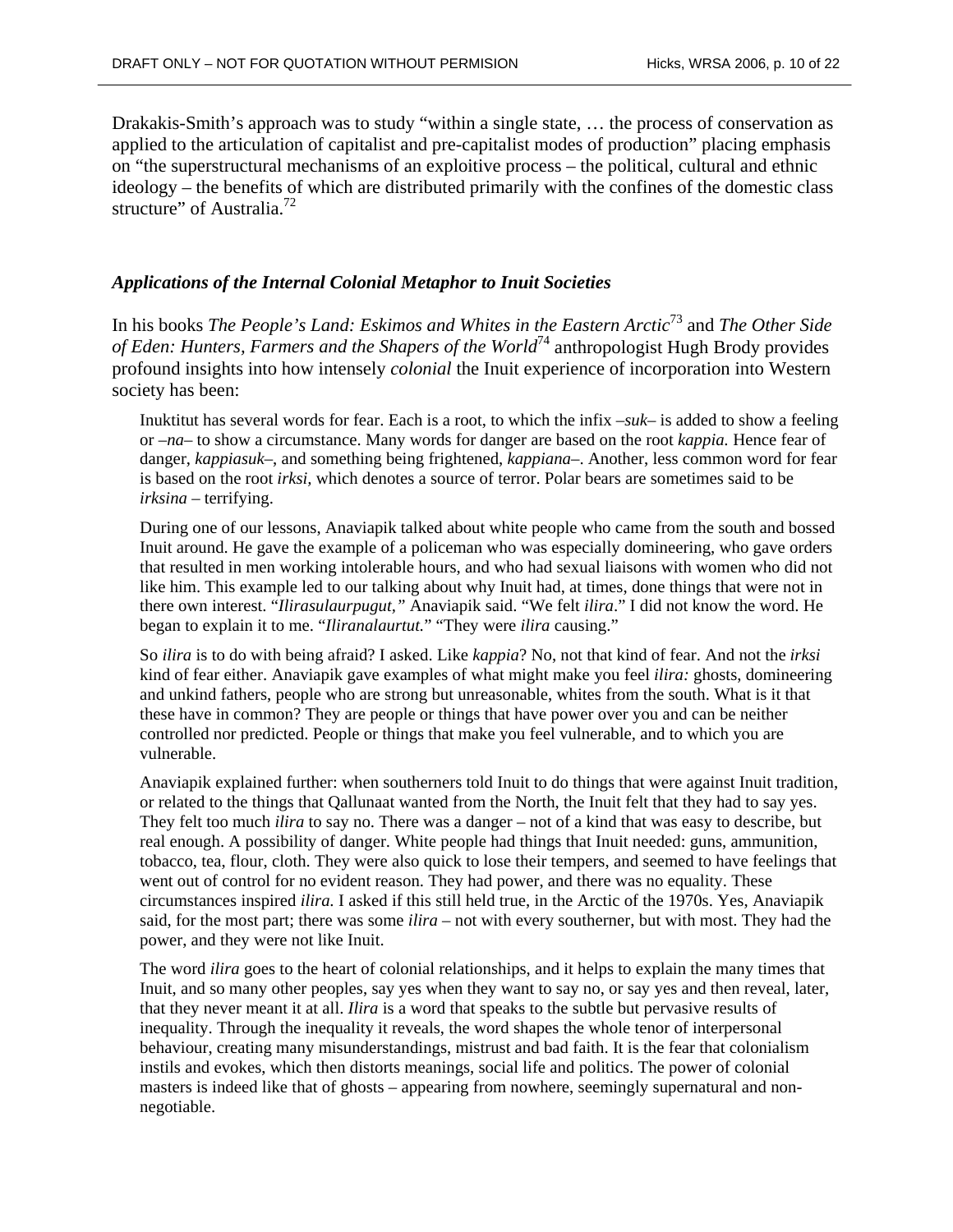Robert Paine of Memorial University offered similar insights into what he termed 'welfare colonialism' in his article "The nursery game: Colonizers and colonized in the Canadian Arctic" in the inaugural issue of the journal *Études/Inuit/Studies* in 1977.

The Inuit political response to this situation took the form of a rather more moderate form of indigenous nationalism than that adopted by their Dene neighbours to the west and south. The first generation of political leaders referred to Inuit as a 'people' rather than demanding recognition as a 'nation', and sought arrangements that would result in the greatest degree of autonomy possible within the federal system rather than asserting the right to "independence and self-determination".

This approach is reflected in a speech entitled 'Canada's Forgotten Colony', given by James Arvaluk – the second President of the Inuit Tapirisat of Canada – to the Rotary Club of Ottawa on January 5, 1976. The speech was made just months after the release of the Dene Declaration, and it employs a similar application of the internal colonial metaphor, but the tone could scarcely be more different – as if Arvaluk was deliberately distancing Inuit nationalism from Dene and Québécois nationalism:

We are not extremists. We are not separatists. We have no history of hostility and confrontation... but one of co-operation. And we are optimistic that the Government of Canada and the people of Canada will accept our proposed [Nunavut] land sharing settlement in a spirit of co-operation. We are willing to share our land and its resources. It's just that we want benefits… and to ensure that the land is preserved as we know it for future generations of Inuit.

The political legacy of applications of the internal colonial metaphor and 'Fourth World-ist' political strategies by Inuit in Canada (and elsewhere in the Arctic) is similar to the legacy of the use of 'anti-colonial' discourse and 'Third World-ist' political strategies in Africa in the 1960s and 70s – the transfer of a certain degree of decision-making power from 'colonial' elites to an emerging layer of local elites, within a constrained constitutional framework that poses no serious threat to (and arguably advances the interests of) the capitalist state or the capitalist system.

The social and economic legacy of this political strategy has been characterized as a form of continued internal colonialism by no less than one of the regional organizations which was created as a result of the strategy – the Makivik Corporation, which under the terms of the 1975 James Bay and Northern Québec Agreement represents the economic, political and social interests of the Inuit of Nunavik (northern Québec). In 1984 they released a report entitled *Colonized in our Homeland – Colonizés Chez Nous: Employment and Income Patterns in Northern Québec* to decry economic and social conditions in the region.

The most articulate critic of the prevailing economic and social conditions in Nunavut is Jim Bell, editor of the weekly newspaper Nunatsiaq News<sup>75</sup>, who has called the new territory "Canada's newest colony"<sup>76</sup>:

… the federal government has displayed a consistent attitude toward Nunavut, an attitude that in the absence of a coherent approach to northern development, amounts to a de facto policy made up of two key elements: calculated neglect, and thinly disguised neo-colonialism. …

… whenever Nunavut shows any sign of lessening its dependence on Ottawa, at one day standing on its own feet, a federal politician jumps up to break our knee caps with a baseball bat. Welcome to Canada's newest colony.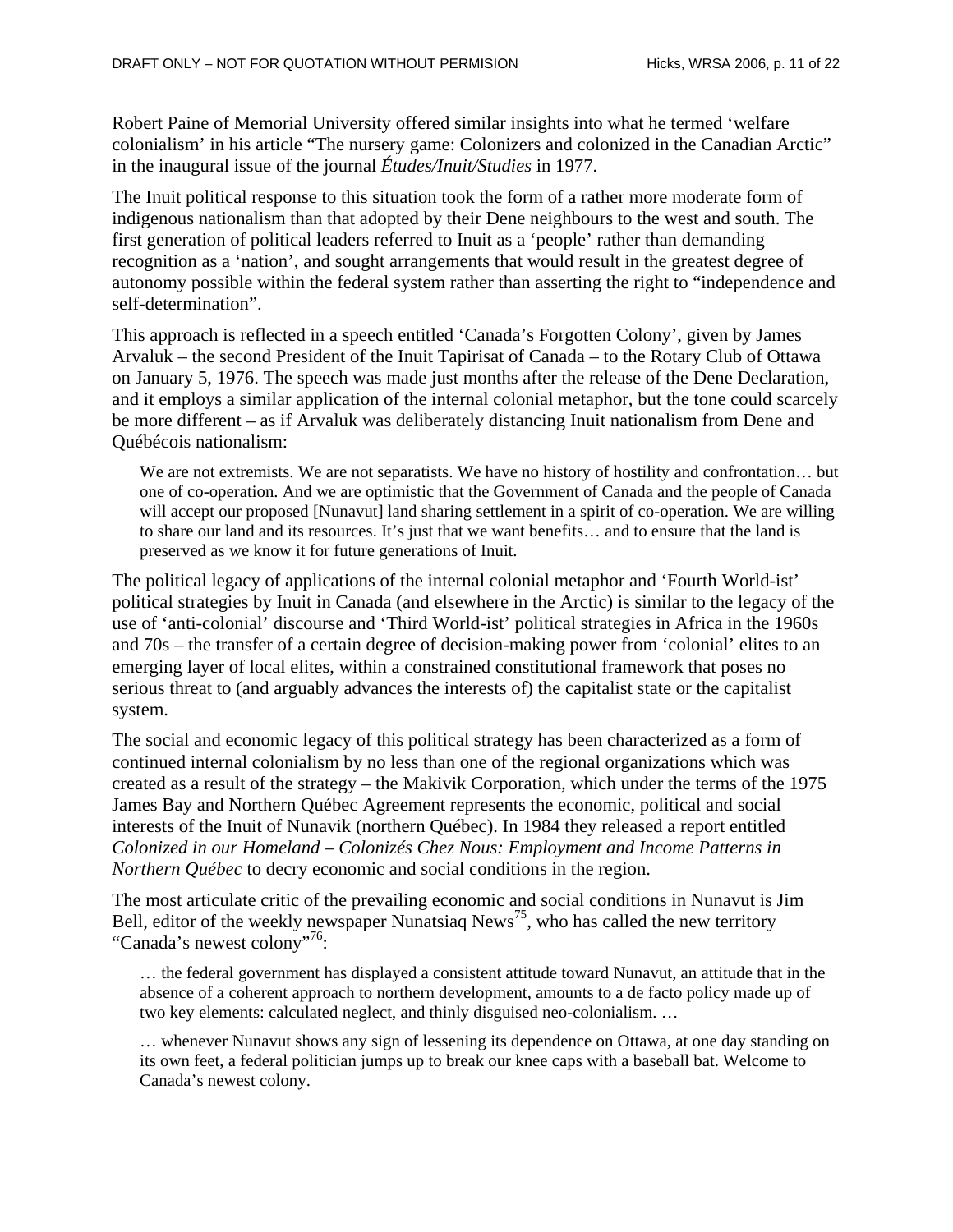I am aware of no academic work which does justice to the history of the combined and uneven development of capitalism in the Arctic and the incorporation of Inuit regions into a number of different political systems – it remains to be written.<sup>7</sup>

The best known Canadian academic work applying the internal colonial metaphor to Inuit is that of Jean-Philippe Chartrand and J. Iain Prattis. Chartrand's unpublished 1986 M.A. thesis "Internal colonialism and Inuit ethnic identity maintenance: The relevance of Inuktitut language retention for the ethnic survival and the adaptation of Inuit to development and modernisation in the Canadian north<sup>"78</sup> was followed by a joint 1990 journal article with Prattis as the lead author.<sup>79</sup>

To their credit Chartrand and Prattis followed Hechter's methodology more closely than most, and attempted to prove that a 'cultural division of labour' exists in the Eastern Arctic. Unfortunately, they simplified Hechter's test for the existence of such a division of labour almost to the point of caricature:

For our purposes, we will consider that a cultural division of labour exists if there is a substantial difference between the respective magnitudes of Inuit and non-native labour force activity [and] we will consider that a cultural division of labour exists if an ethnic group is overrepresented substantially in specific types of occupations. $80$ 

Having used 1981 Census data to document the bifurcated labour force characteristics that existed in the Eastern Arctic at the time, they concluded that a cultural division of labour existed and as a result the Eastern Arctic constituted an internal colony of southern Canada.

It is not clear to me what this exercise contributes to our understanding of that place and time. While I would agree that a 'cultural division of labour' as Hechter defined it existed between Anglophones and Francophones in Québec during the first half of the  $20<sup>th</sup>$  century, I would argue that the "substantial difference between the respective magnitudes of Inuit and non-native labour force activity" in Nunavut is better described in terms of an uneven and incomplete – and dynamic – process of the incorporation of an indigenous people into the capitalist world economy.

A far less formulaic approach was taken by John D. O'Neil in his unpublished 1984 Ph.D. dissertation "Is it cool to be an Eskimo?: A study of stress, identity, coping, and health among Canadian Inuit young adult men" and his 1986 journal article "The politics of health in the Fourth World: A northern Canadian example". O'Neill references the *general* 'internal colonial' position of Inuit as a 'Fourth World' people:

Structured as internal colonies in relation to the larger nation-state, Fourth World situations exist with First (e.g., American Indians and Australian Aboriginals), Second (e.g., indigenous peoples in northern USSR) and Third World contexts (e.g. Indians in Central America). These situations are better characterized as Fourth World, rather than as ethnic minorities, because the populations involved are the original inhabitants of the area, whose lands have been expropriated and who have become subordinate politically and economically to an immigrant population.<sup>81</sup>

before analyzing the impacts of that position on Inuit health – especially Inuit mental health:

… coping tactics, strategies and styles generated among young Inuit are legitimate, rather than deviant responses to the social, economic, and political conditions of internal colonialism which characterises northern Canadian society. In a variety of ways, Inuit youth are contributing to the redefinition and ultimate restructuring of northern society in a manner which strengthens Inuit identity and tradition, and redistribution economic and political resources in a more equitable arrangement. Participation in this process is problematic: the experience of stress and its health consequences are often the consequence.<sup>82</sup>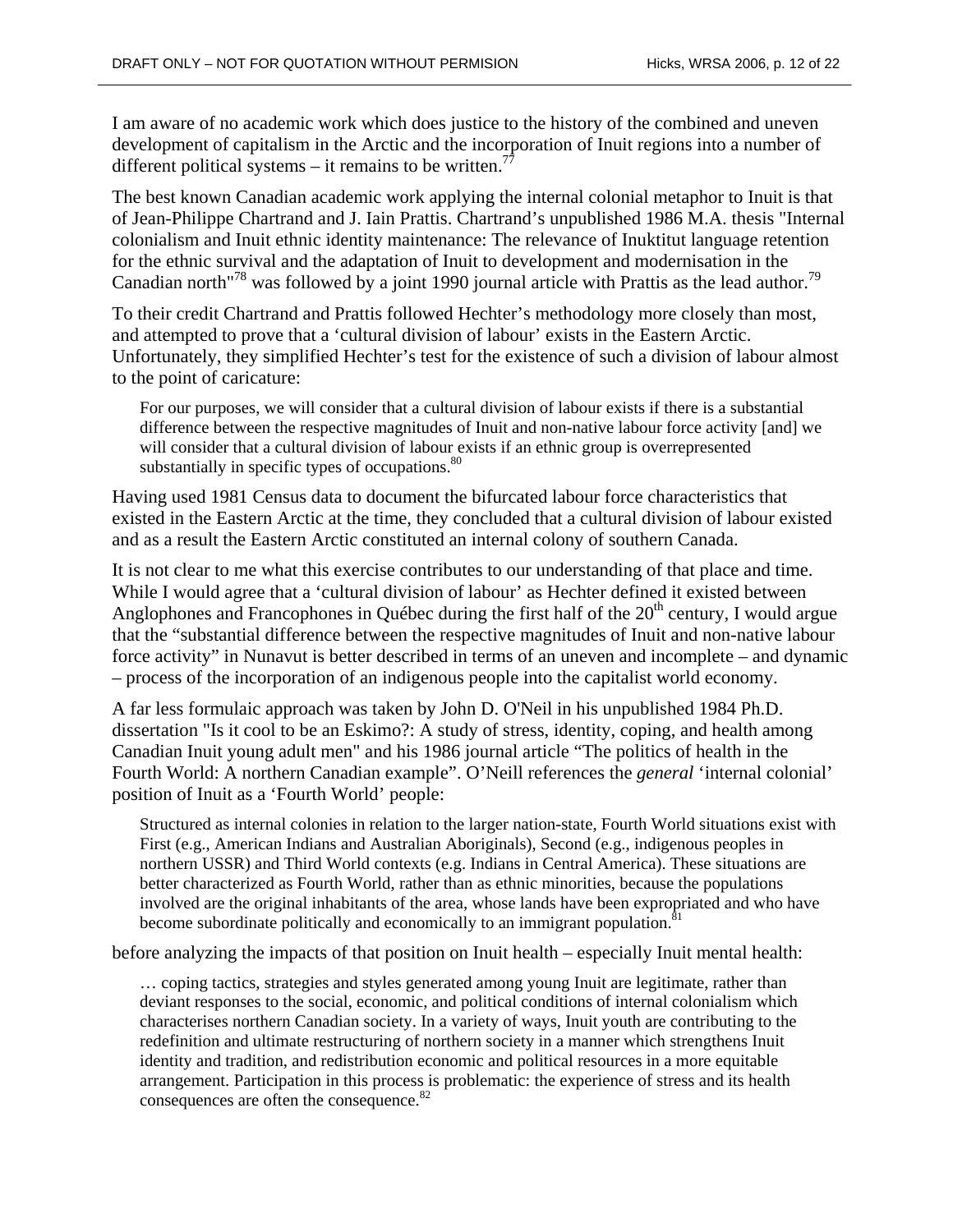Transcultural psychiatrist Laurence Kirmayer and his collaborators have developed an analysis of the impact of the psychological, social and economic effects of "the history of colonialism and government interventions (including the residential school system, out-adoption, and centralised bureaucratic control) [on] the mental health of Canadian aboriginal peoples<sup>383</sup> which concludes that:

Cultural discontinuity and oppression have been linked to high rates of depression, alcoholism, suicide, and violence in many communities, with the greatest impact on youth.<sup>84</sup>

The cumulative effects of internal colonialism on cultural identity and continuing tensions between the values of aboriginal peoples and mainstream society complicate the efforts of aboriginal youth to forge their identities and find their ways in the world.<sup>85</sup>

Kirmayer's work has been roughly paralleled (in a political rather than in a psychiatric sense) in the United States by the work of Lisa M. Poupart, who argues that domestic violence within American Indian communities is an expression of internalized oppression and an extension of Euro-American violence towards American Indian nations.<sup>86</sup> These insights are critical to the development of effective strategies to address the social pathologies which plague the aboriginal peoples of the Arctic, including some of the highest youth suicide rates in the world. $87$ 

One of the most interesting applications of the internal colonial metaphor to Inuit societies has been that of a pioneering Inuit academic – Robert Petersen, Greenland's 'organic intellectual', and the now-retired Rector of *Ilisimatusarfik* (The University of Greenland). In a paper presented to the first International Congress of Arctic Social Sciences (ICASS) in Québec City in 1992, and later published in somewhat modified form in *Arctic Anthropology*88, Petersen reviewed the history of Danish colonialism in Greenland and went on to discuss the "problems [that] arise when the ideology of the colonizers is adopted by the colonized peoples themselves, especially by the educated individuals who are more likely to be employed in positions of influence<sup>"89</sup> (i.e. the managerial elite created by self-government arrangements).

Petersen contrasted the 'living conditions' of – and the power relations between – Greenlanders living on the west coast with those living on the east coast, and concluded that:

… [while] people from the Greenland settlements do not yet use the term "internal colonialism," … when they say that they hardly distinguish between the administration from Copenhagen and that from Nuuk – even though they say it under incitement – the term "internal colonialism" is in fact indicated, despite all the problems with defining it.<sup>90</sup>

Robert Petersen's brave and thoughtful article is the first – but hopefully not the last – by an Inuk social scientist using the insights provided by application the internal colonial metaphor to critique policies of one of the regional self-government arrangements which have been established across much of the Arctic over the past 25 years.

## *Conclusion*

The Arctic is home to societies that have been profoundly impacted by varying processes of colonization by – and incorporation into – 'southern' capitalist states. The history of Inuit societies in the  $20<sup>th</sup>$  century was one of processes of 'combined and uneven development' as transformative as those of any on the planet, and the  $21<sup>st</sup>$  century will see both a continuation of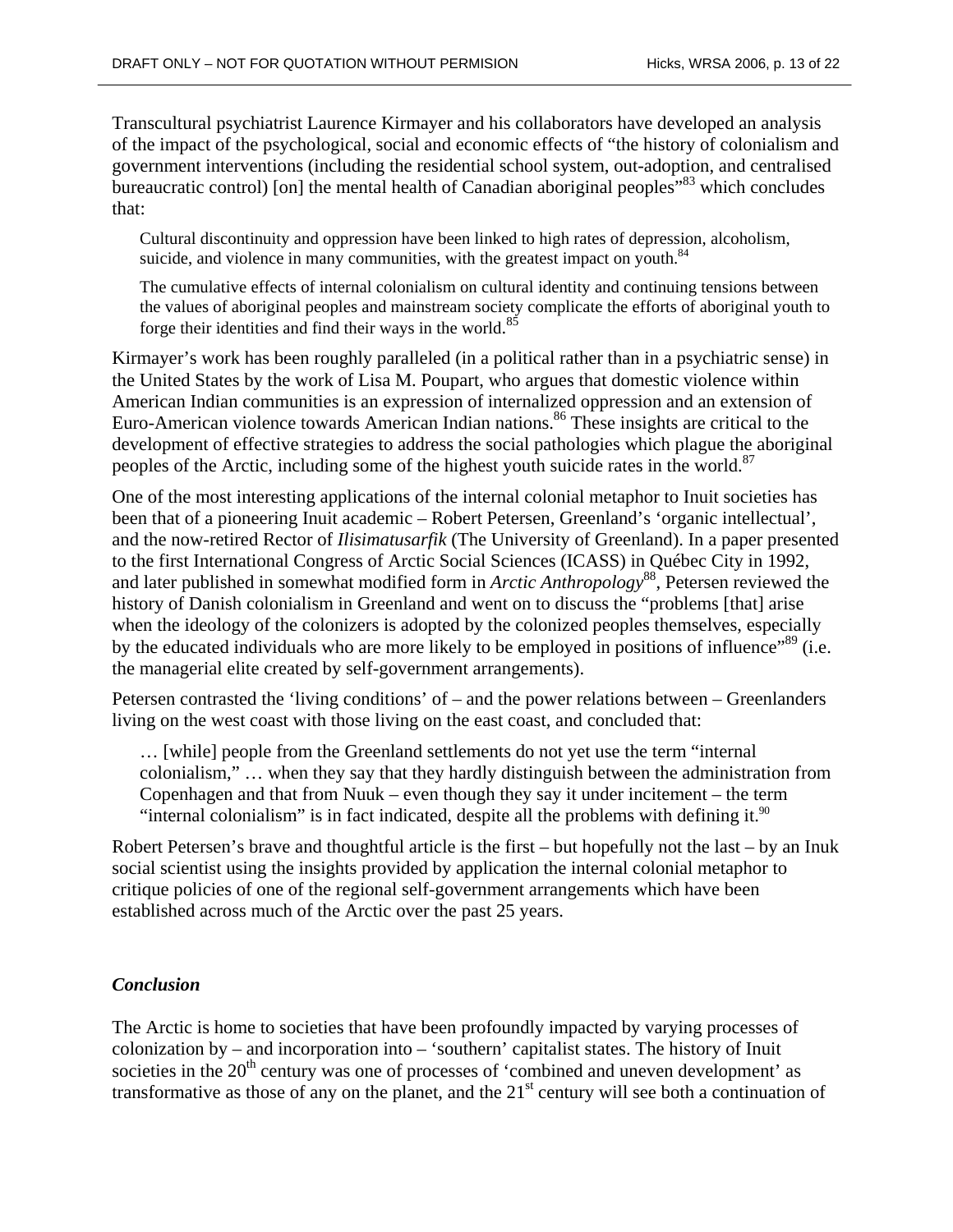the evolution of relationships between Inuit regions and the states they find themselves in and – largely as the result of the implementation of self-government arrangements – significant changes in the relationships between groups and regions *within* Inuit societies.

'Arctic social science' is, however, currently rather undertheorized – both in terms of political and social theories being brought to bear on Arctic societies and in terms of lessons being learned from the experiences of Arctic societies and contributed to national and international circuits of theoretical debate. It appears to lack the tools required to do justice to the empirical richness of the region.

The vast literature developing and applying differing applications of the internal colonial metaphor elsewhere in the world has much to contribute to remedying this theoretical anaemia in Arctic social science, but care must be taken to research and learn the lessons of the rich theoretical debate over internal colonialism that has taken place in other parts of the world. Simply invoking the internal colonial metaphor is no substitute for careful analysis of the specific modes of exploitation occurring at any given time and place, and for equally careful theorization of the intersections of class with ethnicity which occur as a result of the combined and uneven development of capitalism – in the Arctic as in the rest of the world.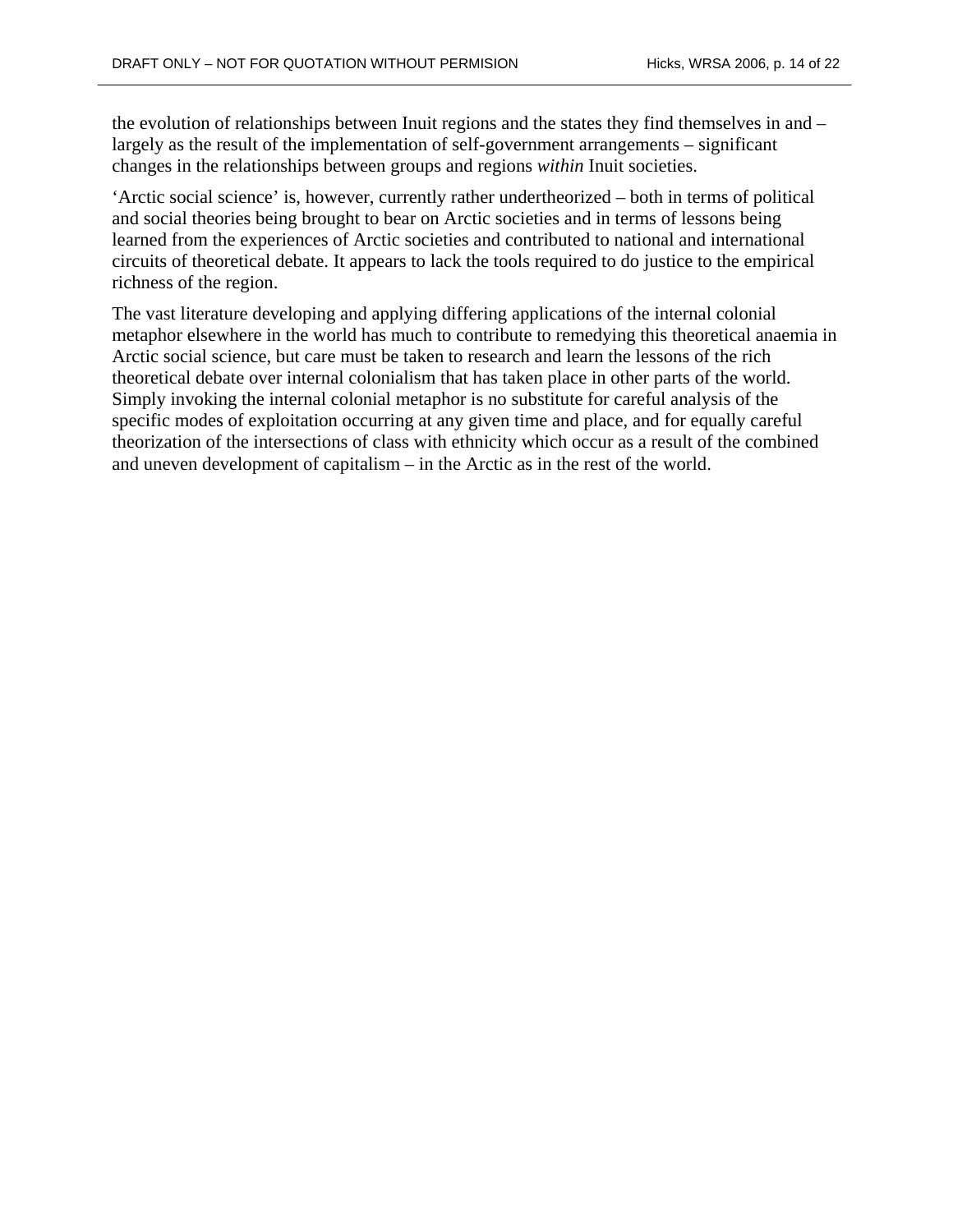$\overline{a}$ 

- <sup>1</sup> M. Sornarajah, "Internal colonialism and humanitarian intervention", *Georgia Journal of International and Comparative Law* 11 (1981), 45-77.
- <sup>2</sup> Peter Calvert, "Internal colonialism, development and environment", *Third World Quarterly* 22 (2001), 51.
- 3 John, Stone, "Internal colonialism in comparative perspective," *Ethnic and Racial Studies* 2 (1979), 279.
- 4 Quotes from Malcolm X and Martin Luther King are from James H. Cone, *Martin & Malcolm & America: A Dream or a Nightmare* (Maryknoll NY: Orbis Books, 1991).
- 5 Ken Saro-Wiwa, *A Month and a Day: A Detention Diary* (Harmondsworth: Penguin, 1995).
- <sup>6</sup> "No lesson learned from language ruling", *The Globe and Mail*, December 20, 1979.
- <sup>7</sup> "Levesque says court ruling 'the end of all illusions"', *The Globe and Mail*, December 7, 1982.
- 8 Reprinted in: Mel Watkins (ed.), *Dene Nation: The Colony Within* (Toronto ON: University of Toronto Press, 1977).
- <sup>9</sup> Larry Sawers, *The Other Argentina: The Interior and National Development* (Boulder CO and Oxford: Westview Press, 1996).
- 10 Khawaja Alqama, "Bengali elites' perceptions of Pakistan: The road to disillusionment: Uneven development or ethnicity?", unpublished Ph.D. dissertation, University of Kent at Canterbury (1990); Mitra Das, "Internal colonialism and the movement for Bangladesh: A sociological analysis", *Contributions to Asian Studies* 12 (1978), 93-104; and, Syed S. Islam, "The rise and installation of an 'intermediate regime' in Bangladesh", *Contributions to Asian Studies* 21 (1986), 51-67.
- 11 Yves Chaloult, *Regional Differentials and Role of the State: Economic-Political Relationships Between the Northeast and Southeast of Brazil* (Ithaca NY: Cornell University, 1976), and, *Estado, Acumulacão e Colonialismo Interno: Contradições Nordeste/Sudeste, 1960-77,* (Petrópolis: Editôra Vozes, 1978).
- <sup>12</sup> Michael Hechter, *Internal Colonialism: The Celtic Fringe in British National Development* (London: Routledge & Kegan Paul, 1975) and a series of later journal articles and book chapters.
- <sup>13</sup> B. Brian McKee, "Ethnic maintenance in an internal colony: The case of the Acadians of New Brunswick, Canada", *Plural Societies* 17 (1987), 1-24.
- 14 Kenneth McRoberts, "Internal colonialism: The case of Québec", *Ethnic and Racial Studies* 2 (1979), 293-318.
- <sup>15</sup> David S. G. Goodman, "Guizhou and the People's Republic of China: The development of an internal colony", in: David Drakakis-Smith and S. Wyn Williams (eds.), *Internal Colonialism: Essays Around a Theme* (Edinburgh: Dep't of Geography, University of Edinburgh, 1983); and, Timothy Oakes, "Tourism in Guizhou: The legacy of internal colonialism", in: Alan A. Lew and Lawrence Yu (eds.), *Tourism in China: Geographic, Political and Economic Perspectives* (Boulder CO: Westview Press, 1995).
- <sup>16</sup> Dru C. Gladney, "Whither the Uigher: China's indigenous peoples and the politics of internal colonialism", *Harvard Asia Pacific Review* 3 (1998), 11-5.
- <sup>17</sup> A. Eugene Havens and William L. Flinn (eds.), *Internal Colonialism and Structural Change in Colombia* (New York NY: Praeger, 1970).
- 18 N. L. Karlovic, "Croatia and its future: Internal colonialism or independence?", *Journal of Croatian Studies* 22 (1981), 49-115; "Internal colonialism in a Marxist society: The case of Croatia", *Ethnic and Racial Studies* 5 (1982), 276-99; and, Branislav Vukovic, "Neither internal colonialism nor external colonizer: A reply to Karlovic", *Ethnic and Racial Studies* 10 (1987), 96-109.
- <sup>19</sup> Colin W. Mettam and S. Wyn Williams, "Internal colonialism and cultural divisions of labour in the Soviet Republic of Estonia", *Nations and Nationalism* 4 (1998), 363-88.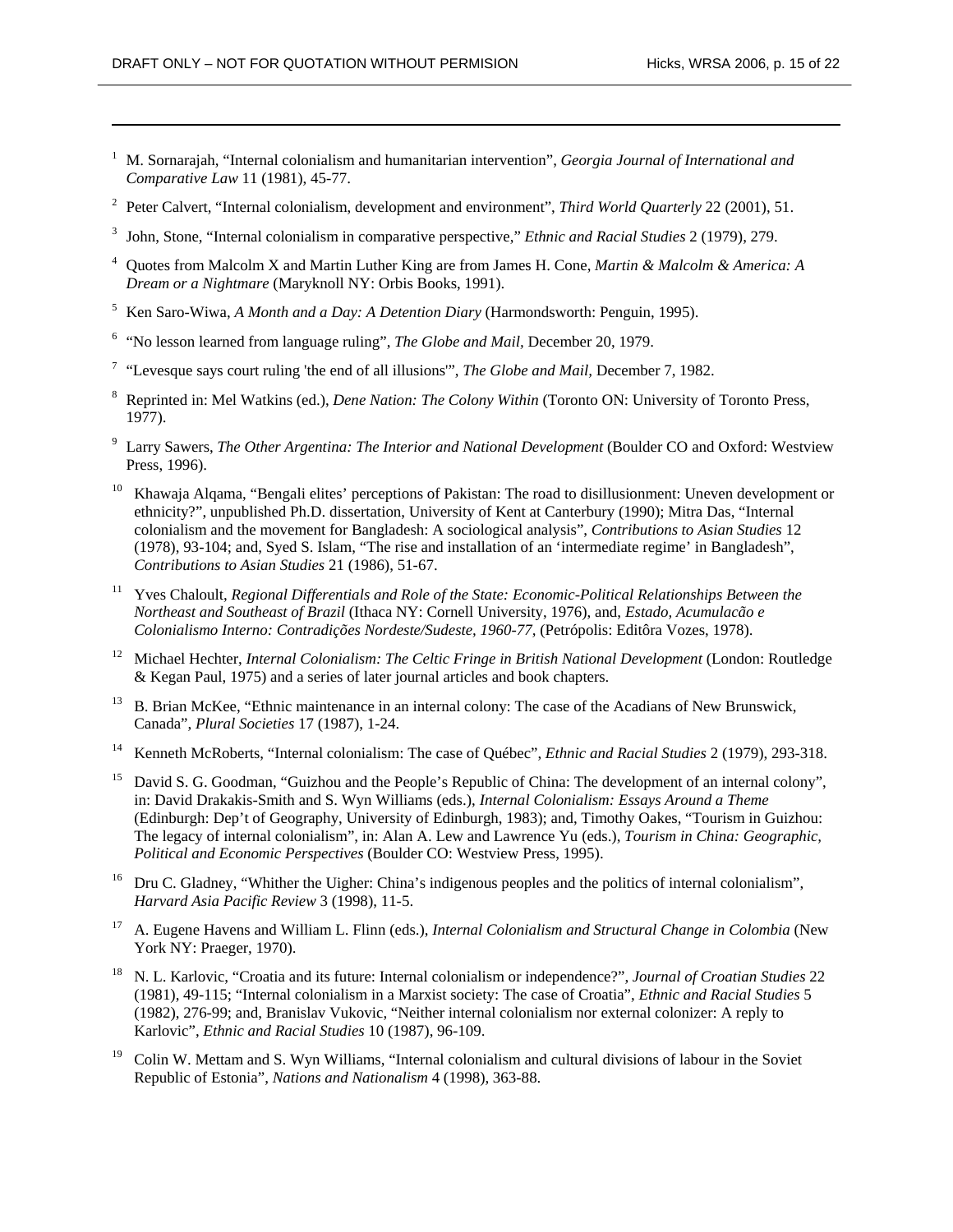- 20 Risto Alapuro, "Internal colonialism and the regional party system in eastern Finland", *Ethnic and Racial Studies* 2 (1979).
- 21 Maryon McDonald, *"We are not French!": Language, Culture and Identity in Brittany* (London: Routledge, 1989); and, Jack E. Reese, "Internal colonialism: The case of Brittany", *Ethnic and Racial Studies* 2 (1979).
- 22 Stuart Corbridge, "Industrialisation, internal colonialism and ethnoregionalism: The Jharkhand, India, 1880- 1980", *Journal of Historical Geography* 13 (1987), 249-66, "The ideology of tribal economy and society: Politics in the Jharkhand, 1950-80, *Modern Asian Studies* 22 (1988), 1-42, and, "Ousting Singbonga: The struggle for India's Jharkhand", in: Chris Dixon and Michael Heffernan (eds.) *Colonialism and Development in the Contemporary World* (Rutherford NJ: Mansell, 1991), 153-82; and, Sachchidanand Sinha, *The Internal Colony: A Study in Regional Exploitation* (New Delhi: Sindhu Publications, 1973).
- <sup>23</sup> Elizabeth J. Mitchell, "Class and ethnicity in the perpetuation of conflict in Northern Ireland", unpublished Ph.D. dissertation, Rutgers The State University of New Jersey (1991); Katherine O. See, "For God and crown: Class, ethnicity, and Protestant politics in Northern Ireland", in: Susan Olzak and Joane C. Nagel (eds.) *Comparative Ethnic Relations* (Orlando FL: Academic Press, 1986), 221-46; and, Ulster Unionist Association, Queen's University of Belfast, *Ulster: The Internal Colony* (Belfast, 1986).
- 24 Alberta Palloni, "Internal colonialism or clientelistic politics? The case of southern Italy", *Ethnic and Racial Studies* 2 (1979).
- 25 Brent de Bary, "Sanya: Japan's internal colony", in: Joe Moore (ed.), *The Other Japan: Conflict, Compromise, and Resistance Since 1945,* new ed., (Armonk NY: M.E. Sharpe, 1997), 80-95; and, Brett Nee, "Sanya: Japan's internal colony", *Bulletin of Concerned Asian Scholars* 6 (1974), 12-8.
- 26 Adetunji A. Bolade, "An investigation of the concept of internal colonialism in Nigeria's recent economic development", unpublished M.A. thesis, Queen's University at Kingston (1978); Ben Naanen, "Oil-producing minorities and the restructuring of Nigerian federalism: The case of the Ogoni people", *Journal of Commonwealth and Comparative Politics* 33 (1995), 46-78; and, Eghosa E. Osaghae, "Managing multiple minority problems in a divided society: The Nigerian experience", *Journal of Modern African Studies* 36 (1998), 1-24.
- <sup>27</sup> Khawaja Algama, "Bengali elites' perceptions of Pakistan: The road to disillusionment: Uneven development or ethnicity?", unpublished Ph.D. dissertation, University of Kent at Canterbury (1990).
- <sup>28</sup> Souad R. Dajani, "Health care and development: Case study of the Israeli occupied West Bank", unpublished Ph.D. dissertation, University of Toronto (1984), and, "The struggle of Palestinian women in the Occupied Territories: Between national and social liberation", *Arab Studies Quarterly* 16 (1994); Emma C. Murphy, "Israel and the Occupied Territories of the West Bank and Gaza Strip: A case of internal colonialism", unpublished Ph.D. dissertation, University of Exeter (1991); and, Elia T. Zureik, *The Palestinians in Israel: A Study in Internal Colonialism* (London: Routledge & Kegan Paul, 1979).
- 29 V. Lopez-Gonzaga, "Landlessness, insurgency and the food crisis in Negros", *Kasarinlan* 4 (1988), 53-9; and, Alan T. Ortiz, "Towards a theory of ethnic separatism: A case study of Muslims in the Philippines", unpublished Ph.D. dissertation, University of Pennsylvania (1986).
- Zara K. Kinnunen, "Aspects of the marginalisation of women's human rights in South African customary law", unpublished Ph.D. dissertation, University of Minnesota (1997); South African Communist Party, *The Path to Power: Programme of the South African Communist Party as Adopted at the Seventh Congress, 1989* (1989); Zwelakhe Tshandu, "Ethnicity and political mobilization in black Africa: A cross-national study", unpublished Ph.D. dissertation, The Ohio State University (1992); and, Harold Wolpe, "The theory of internal colonialism: The South African case", in: Ivar Oxaal, Tony Barnett and David Booth (eds.), *Beyond the Sociology of Development: Economy and Society in Latin America and Africa* (London: Routledge & Kegan Paul, 1975), 229-52.
- <sup>31</sup> Juan D. Medrano, "The effects of ethnic segregation and ethnic competition on political mobilisation in the Basque country," *American Sociological Review* 59 (1994); and, *Divided Nations: Class, Politics, and Nationalism in the Basque Region and Catalonia* (Ithaca NY: Cornell University Press, 1995).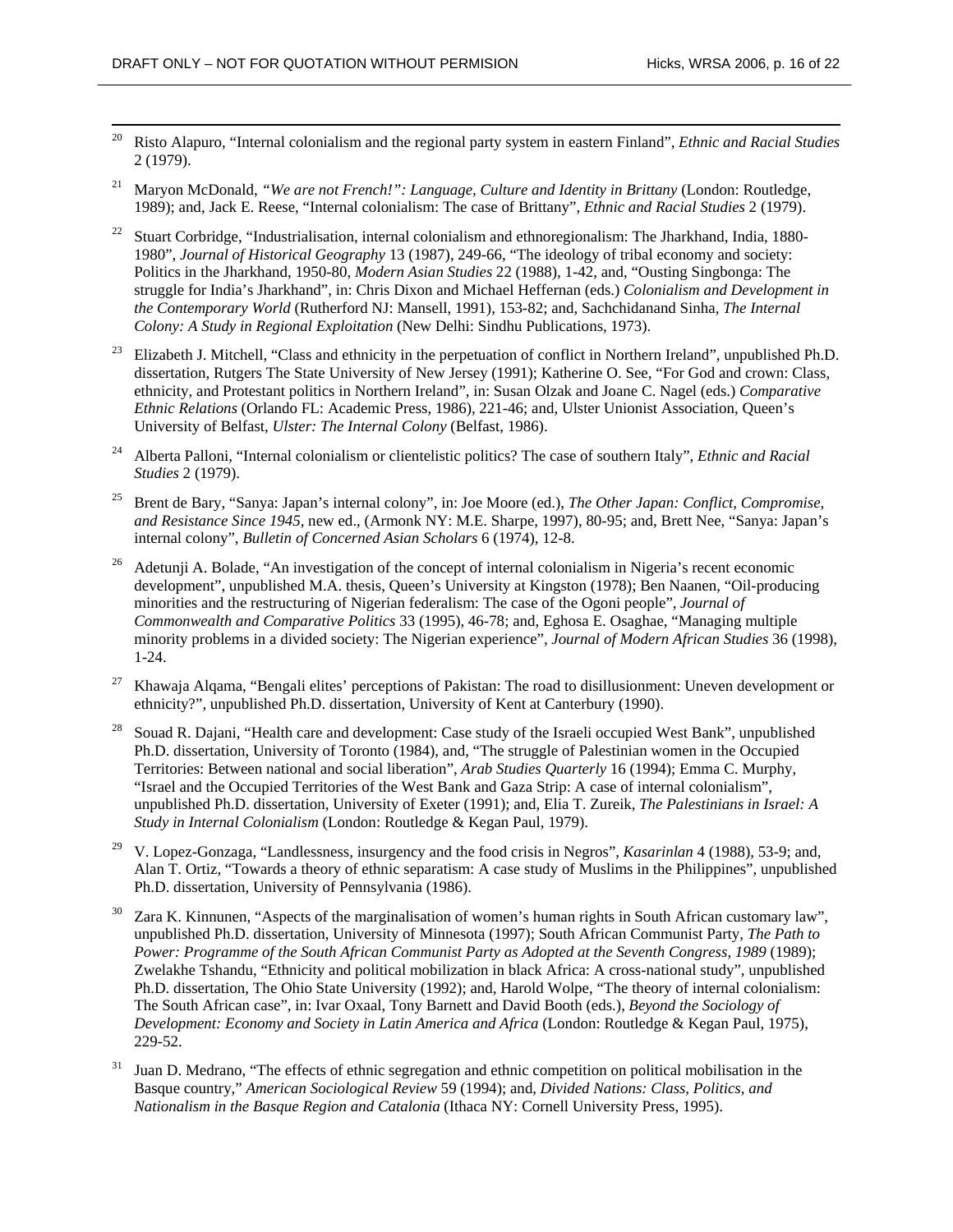- 32 Siri Gamage, "Radicalisation of the Tamil middle class and ethnic violence in Sri Lanka", *Journal of Contemporary Asia* 24 (1994), 161-78; Lakshmanan Sabaratnam, "Internal colonies and their responses", *South Asia Bulletin: Comparative Studies of South Asia, Africa, and the Middle East* 6 (1986), 9-20; and, Kristian Stokke and Anne K. Ryntveit, "Struggle for Tamil Eelam in Sri Lanka", *Growth and Change* 31 (2000), 285- 304.
- <sup>33</sup> A.R.A. Ibrahim, "Regional inequality and under-development in western Sudan", unpublished D.Phil. dissertation, University of Sussex (1997); and, Dunstan W. Wai, "Internal colonialism and political engineering in the Sudan", in: *International Perspectives on Affirmative Action: A Bellagio Conference (Lake Como, Italy, August 16-20, 1982)* (New York NY: Rockefeller Foundation, 1984).
- <sup>34</sup> Thomas M. Clarke, "The unfinished paradigm: Political economy of St. Gallen", unpublished Ph.D. dissertation, Cornell University (1981).
- 35 David Brown, "Internal colonialism and ethnic rebellion in Thailand," Chapter 5 of: *The State and Ethnic Politics in Southeast Asia* (London and New York NY: Routledge, 1994), 158-205; and, Bruce London, "Internal colonialism in Thailand: Primate city parasitism reconsidered", *Urban Affairs Quarterly* 14 (1979), 485-514.
- 36 Anna Biscoe, "Internal colonialism in the USSR: The case of Soviet Ukraine", unpublished M.A. thesis, University of Alberta (1986); John Comaroff, "Humanity, ethnicity, nationality: Conceptual and comparative perspectives on the USSR", *Theory and Society* 20 (1991), 661-87; and, Alvin W. Gouldner, "Stalinism: A study of internal colonialism", *Telos* 34 (1977), 5-48.
- 37 Grant Evans, "Internal colonialism in the central highlands of Vietnam," *Sojourn* 7 (1992), 274-304.
- 38 Glyn Williams, "Internal colonialism, space and underdevelopment in Wales", in: David Drakakis-Smith and S. Wyn Williams (eds.), *Internal Colonialism: Essays Around a Theme* (Edinburgh: Dep't of Geography, University of Edinburgh, 1983).
- 39 Dwight B. Billings and Ann Tickamyer, "Uneven development in Appalachia", in: Thomas A. Lyson and William W. Falk (eds.), *Forgotten Places: Uneven Development in Rural America* (Lawrence KS: University Press of Kansas, 1993), 30-52; Samuel R. Cook, "Monacans and mountaineers: A comparative study of colonialism and dependency in southern Appalachia", unpublished Ph.D. dissertation, The University of Arizona (1997); P.J. Nyden, "An internal colony: Labor conflict and capitalism in Appalachian coal", *The Insurgent Sociologist* 8 (1979), 33-43; Ann M. Oberhauser, "Towards a gendered regional geography: Women and work in rural Appalachia", *Growth and Change* 26 (1995), 217-44; Nancy Lee Peluso, Craig R. Humphrey, and Louise P. Fortmann, "The rock, the beach, and the tidal pool: People and poverty in natural resource-dependent areas", *Society & Natural Resources* 17 (1994), 23-38; Rashida Qureshi, "Dependency and internal migration: A comparative study of outmigration from the Appalachian south and core south", unpublished Ph.D. dissertation, Kansas State University (1996); Charles S. Perry, "Coal production and socioeconomic development in southern Appalachia: The case of eastern Kentucky", *Social Indicators Research* 11(1982), 193-205; and, David S. Walls, "Central Appalachia: A peripheral region within an advanced capitalist society", *Journal of Sociology and Social Welfare* (1976).
- 40 Robert Allen, *Black Awakening in Capitalist America* (Garden City NY: Doubleday, 1969); Ronald W. Bailey, "Economic aspects of the black internal colony", in: Frank Bonilla and Robert H. Girling (eds.), *Structures of Dependency* (Stanford CA: Institute for Policy Studies, 1973); Robert Blauner, "Internal colonialism and ghetto revolt", *Social Problems* 16 (1969), and, *Racial Oppression in America* (New York NY: Harper & Row, 1972); Stokely Carmichael and Charles V. Hamilton, "White power: The colonial situation", in: Richard J. Meister (ed.), *The Black Ghetto: Promised Land or Colony*? (Lexington MA: DC Heath, 1972), 173-83; Martin Carnoy, *Education as Cultural Imperialism* (New York NY: David McKay Co., 1974); Joe R. Feagin, "Slavery unwilling to die: The background of black oppression in the 1980s", *Journal of Black Studies* 17 (1986), 173-200; Joe R. Feagin and Hernan Vera, "Rethinking white-black relations in the United States: A theory of racism as massive sacrificial waste", *International Journal of Contemporary Sociology* 31 (1994), 169-82; James A. Geschwender, *Racial Stratification in America* (Dubuque IO: William C. Brown, 1978); Mary T. Texeira, "Policing the internally colonised: Slavery, Rodney King, Mark Fuhrman, and beyond", *Western Journal of Black Studies* 19 (1995); Kwame Touré and Charles V. Hamilton, *Black Power: The Politics Of Liberation* (Vintage Books,1992);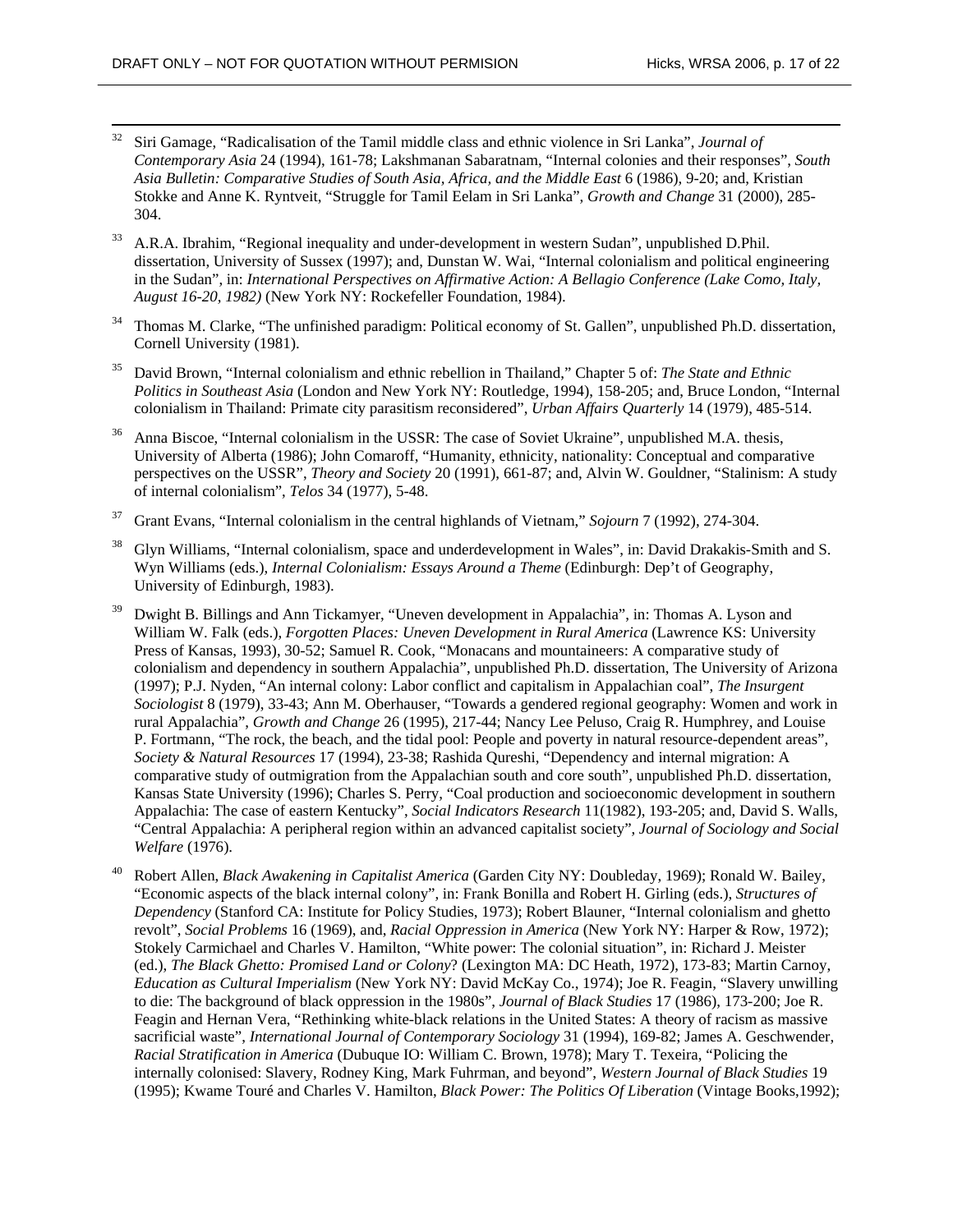and, Clark E. White, "The peripheralization of blacks in capitalist America: The crisis of black youth unemployment and the perpetuation of racism", *Catalyst* 3 (1981), 115-28.

- 41 Tomás Almaguer, "Historical notes on Chicano oppression: The dialectics of racial and class domination in North America", *Aztlán: Chicano Journal of the Social Sciences and the Arts* 5 (1974), 27-56; Mario Barrera, *Race and Class in the Southwest: A Theory of Racial Inequality* (Notre Dame IL: University of Notre Dame Press, 1979); George E. Codina, "Race, class, ethnicity and Chicano mental health: A psychosocioeconomic model", unpublished Ph.D. dissertation, University of Michigan (1990); Victor V. Contreras, "Internal colonialism: A historical analysis of a conceptual model and its application to the Chicano population", unpublished M.A. thesis, University of Houston (1983); Guillermo V. Flores, "Race and culture in the internal colony: Keeping the Chicano in his place", in: Frank Bonilla and Robert H. Girling (eds.), *Structures of Dependency* (Stanford CA: Institute for Policy Studies, 1973); Juan Flores, "Latino studies: New contexts, new concepts", *Harvard Education Review* 67 (1997); Manuel Hernandez-Gutierrez, "The barrio, the anti-barrio and the exterior: Semiotic textualisation of 'internal colonialism' in Chicano narrative", unpublished Ph.D. dissertation, Stanford University (1984); Amy C. Lutz, "Bilingualism in the United States of America: Language outcomes and opportunities for Latinos", unpublished Ph.D. dissertation, State University of New York at Albany (2002); Jose V. Martinez, "Internal colonialism and decolonisation in El Centro: A sociohistorical analysis of Chicanos in a Texas city", unpublished Ph.D. dissertation, The University of Texas at Austin (1981); Joan W. Moore, "Colonialism: The case of the Mexican Americans", *Social Problems* 17 (1970), 463-72; Edward M. Olivos, "Dialectical tensions, contradictions, and resistance: A study of the relationship between Latino parents and the public school system within a socioeconomic 'structure of dominance'", unpublished Ph.D. dissertation, The Claremont Graduate University and San Diego State University (2003); Jorge R. Schement, "Primary Spanish language radio as a function of internal colonialism: Patterns of ownership and control", unpublished Ph.D. dissertation, Stanford University (1996); and, Carol A. Sigala, "Chicano mental health: An internal colonialism diagnosis, a pluralistic therapy", unpublished Ph.D. dissertation, University of Southern California (1982).
- M.A. Mohamed Salih, "Indigenous people and the state: An unaccomplished colonial legacy and the dilemma of internal colonialism in Africa", in: Hanne Veber et al (eds.), *"... Never Drink From the Same Cup." Proceedings of the Conference on Indigenous Peoples in Africa. Tune, Denmark, 1993.* Copenhagen: International Work Group for Indigenous Affairs, and the Centre for Development Research, 1993), 271-90.
- Jeremy R. Beckett, "The Torres Strait Islanders and the pearling industry: A case of internal colonialism", *Aboriginal History* 1(1977), 77-104; Gus Bernardi, "The CDEP scheme: A case of welfare colonialism", *Australian Aboriginal Studies* 2 (1997, 36-46; Greta Bird and Pat O'Malley, "Kooris, internal colonialism, and social justice", *Social Justice* 16 (1989), 35-50; Daniel Craig, "The social impact of the state on an aboriginal reserve in Queensland, Australia", unpublished Ph.D. dissertation, University of California, Berkeley (1980); David Drakakis-Smith, "Advance Australia fair: Internal colonialism in the antipodes", in: David Drakakis-Smith and S. Wyn Williams (eds.), *Internal Colonialism: Essays Around a Theme* (Edinburgh: Dep't of Geography, University of Edinburgh, 1983), 81-103, and "Internal colonialism and the geographical transfer of value: An analysis of Aboriginal Australia", in: Dean K. Forbes and Peter J. Rimmer (eds.), *Uneven Development and the Geographical Transfer of Value*, (Canberra: Research School of Pacific Studies, Australian National University, 1984), 153-72; Mervyn Hartwig, "Capitalism and Aborigines: The theory of internal colonialism and its rivals", in: Ted Wheelwright and Ken Buckley (eds.), *Essays in the Political Economy of Australian Capitalism* (Sydney: Australia & New Zealand Book Company, 1978), 119-41; Ian Hughes, "Dependent autonomy: A new phase of internal colonialism", *Australian Journal of Social Issues* 30 (1995); 369-88; and, Anthony R. Welch, "Aboriginal education as internal colonialism: The schooling of an indigenous minority", in: Anthony R. Welch (ed.), *Class, Culture, and the State in Australian Education: Reform or Crisis?*  (Frankfurt and New York NY: P. Lang, 1997).
- 44 Pablo Gonzalez Casanova, "Internal colonialism and national development", *Studies in Comparative International Development* 1 (1965), 27-37; S.M. Howard, "Ethnicity, autonomy, land and development: The Miskitu of Nicaragua's Northern Atlantic coast", unpublished D.Phil. dissertation, Oxford University (1993); Walter G. Peacock, "Ethnocultural change in the central highlands of Guatemala: Acculturation and the legacy of internal colonialism", unpublished Ph.D. dissertation, University of Georgia (1986); and, Rodolfo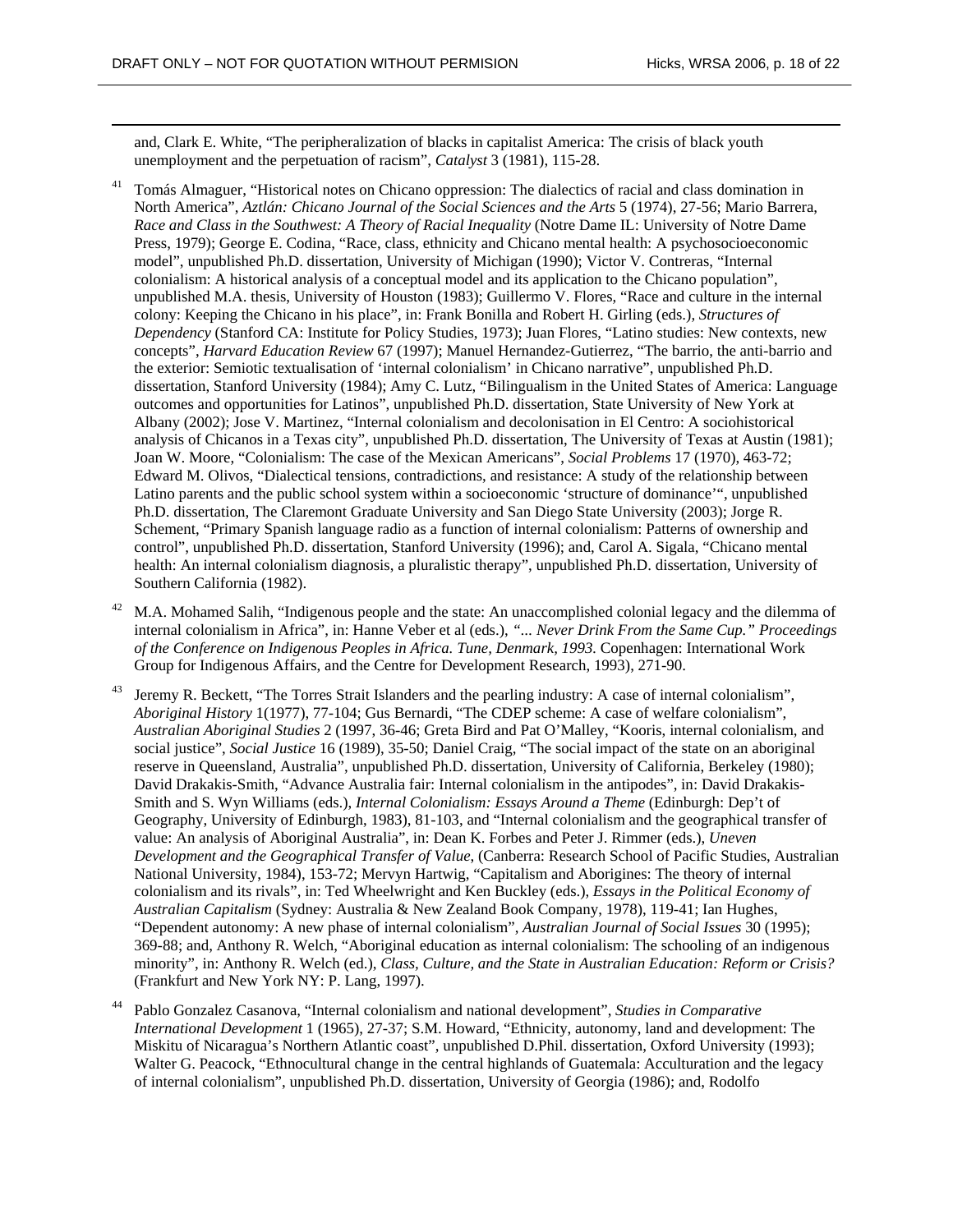Stavenhagen "Classes, colonialism, and acculturation: Essay on a system of inter-ethnic relations in Mesoamerica," *Studies in Comparative International Development* 1 (1965).

- Menno Boldt, "Social correlates of nationalism: A study of native Indian leaders in a Canadian internal colony", *Comparative Political Studies* 14 (1981), 205-31, and, "Intellectual orientations and nationalism among Indian leaders in an internal colony: A theoretical and comparative perspective", *The British Journal of Sociology* 33 (1981), 484-508; Rex Davis (ed.), *Dene Nation: The Struggle of Canada's Internal Colony for Self-Determination* (New York NY: World Council of Churches, 1977); Robert J. Devrome, "Indian education: Resistance to internal colonialism", unpublished Ph.D. dissertation, University of Alberta (1991); James S. Frideres, *Native Peoples in Canada: Contemporary Conflicts, 4th* ed. (Scarborough ON: Prentice-Hall, 1993); David G. Perley, "Aboriginal education in Canada as internal colonialism", *Canadian Journal of Native Education* 20 (1993); J. Rick Ponting, "Relations between bands and the Department of Indian Affairs: A case of internal colonialism?", in: J. Rick Ponting (ed.), *Arduous Journey: Canadian Indians and Decolonisation* (Toronto ON: McClelland & Stewart, 1986), 84-111; Vic Satzewich and Terry Wotherspoon, *First Nations: Race, Class, and Gender Relations* (Scarborough ON: Nelson Canada, 1993); Paul Tennant, "Native political organisation in British Columbia, 1900-69: A response to internal colonialism", *BC Studies* 55(1982), 3-49; Donavon Q. Young, "The North West Rebellion of l885: Armed resistance to internal colonialism", unpublished M.A. thesis, The University of Regina (1983); and Norman K. Zlotkin and Donald R. Colborne, "Internal Canadian imperialism and the native people", in: John S. Saul and Craig Heron (eds.), *Imperialism, Nationalism, and Canada: Essays from the Marxist Institute of Toronto* (Toronto ON and Kitchener ON: New Hogtown Press, and Between the Lines, 1977), 161-85; Stephen E. White, "Migration trends in the Kansas Ogallala region and the internal colonial dependency model", *Rural Sociology* 63 (1998), 253-71; Rima C. Wilkes, "Competition or colonialism? An analysis of two theories of ethnic collective action", unpublished Ph.D. dissertation, University of Toronto (2001); and, David E. Wilkins, "Modernisation, colonialism, dependency: How appropriate are these models for providing an explanation of North American Indian 'underdevelopment'?", *Ethnic and Racial Studies* 16 (1993); 390-419; Denis V. Wall, "Internal colonialism and Northland School Division # 61: A context for decision-making", unpublished Ph.D. dissertation, University of Alberta (1987); Mel Watkins (ed.), *Dene Nation: The Colony Within* (Toronto ON: University of Toronto Press, 1977); and, Rima C. Wilkes, "Competition or colonialism? An analysis of two theories of ethnic collective action", unpublished Ph.D. dissertation, University of Toronto (2001).
- 46 Gary C. Anders, "The internal colonization of Cherokee Native Americans", *Development and Change* 10 (1979); Ronet Bachman, "The social causes of American Indian homicide as revealed by the life experiences of thirty offenders", *American Indian Quarterly* 15 (1991), 469-92; Ronet Bachman, *Death and Violence on the Reservation: Homicide, Family Violence, and Suicide in American Indian Populations* (New York NY: Auburn House, 1992); Robert L. Bee, *Crosscurrents Among the Colorado River: The Impact of Government Policy on the Quechan Indians* (Tucson AZ: University of Arizona Press (1981); Daniel L. Boxberger, "In and out of the labor force: The Lummi Indians and the development of the commercial salmon fishery of North Puget Sound, 1880-1900", *Ethnohistory* 35 (1988), 161-90; Ward Churchill, "Indigenous peoples of the United States: A struggle against internal colonialism", *The Black Scholar* 16 (1985), 29-35; Sara Ciborski, "Culture and power: The emergence and politics of Akwesasne Mohawk traditionalism", unpublished Ph.D. dissertation, State University of New York at Albany (1990); Brett Clark, "The indigenous environmental movement in the United States: Transcending borders in struggles against mining, manufacturing, and the capitalist state", *Organization & Environment* 15 (2002), 410-42; Bonnie M. Duran, "The struggles and outcomes of colonial and indigenous discourse about Indians and alcohol: A historic and contemporary analysis", unpublished Ph.D. dissertation, University of California, Berkeley (1997); James V. Fenelon, "From peripheral domination to internal colonialism: Sociopolitical change of the Lakota on Standing Rock", *Journal of World-Systems Research* 3 (1997), 259-320; Al Gedicks, "Multinational corporations and internal colonialism in the advanced capitalist countries: The new resource wars", *Political Power and Social Theory* 5 (1985), 169-205, and, *The New Resource Wars: Native and Environmental Struggles Against Multinational Corporations* (Montréal QC: Black Rose Books, 1994); Thomas D. Hall, "Incorporation in the World-System: Toward a critique", *American Sociological Review* 51 (1986), 390-402; Brian H. Hirsch, "Alaska's 'peculiar institution': Impacts on land, culture, and community from the *Alaska Native Claims Settlement Act* of 1971", unpublished Ph.D. dissertation, The University of Wisconsin -- Madison (1998); Amelia W. Irvin, "The Black Hills 'National Sacrifice Area': A study in US internal colonialism", *Minority Notes* 1 (1980); Cardell K. Jacobson, "Internal colonialism and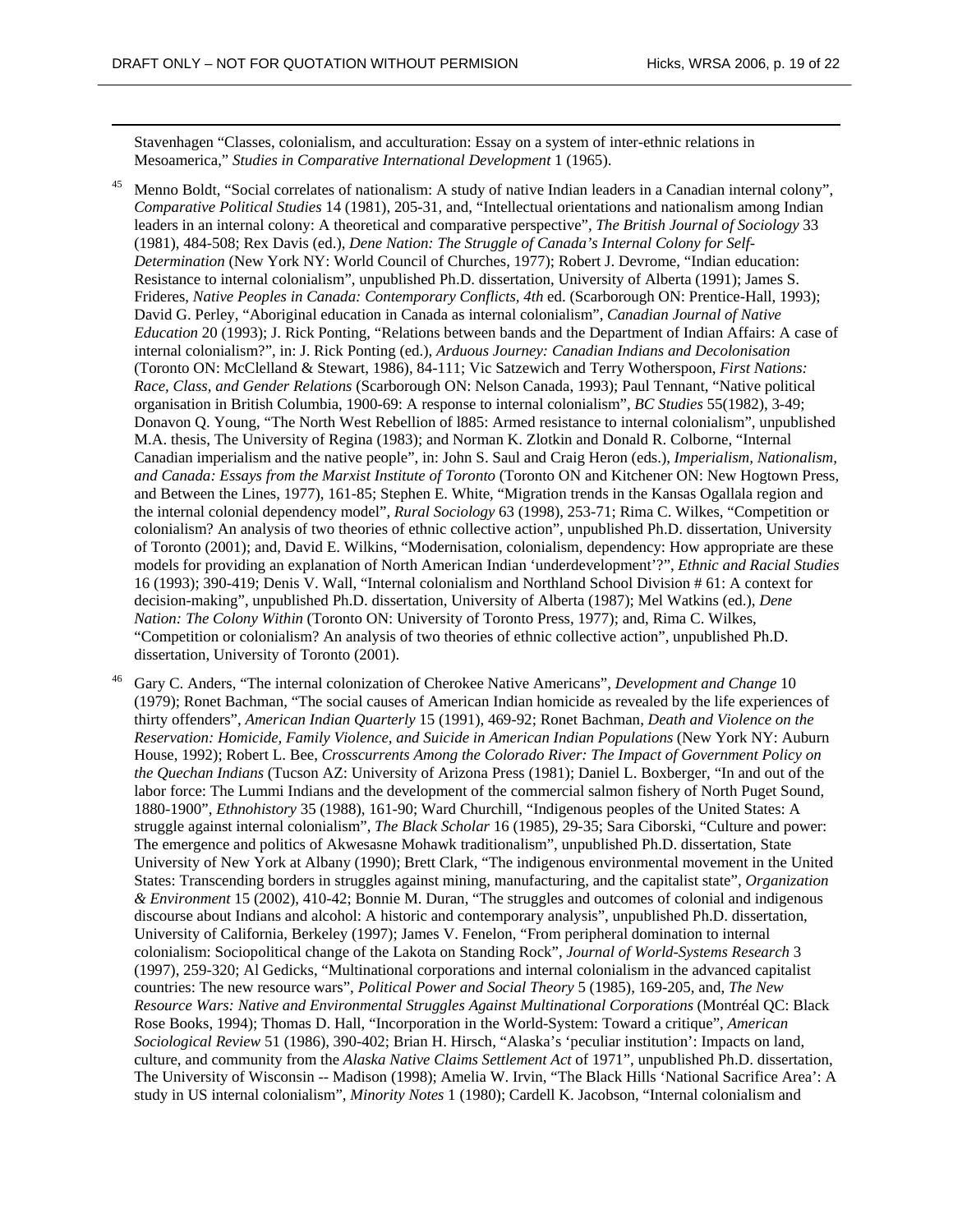native Americans: Indian labor in the United States from 1871 to World War II", *Social Science Quarterly*<sup>65</sup> (1984), 158-71; Louise Lamphere, "The internal colonization of the Navajo people", *Southwest Economy and Society* 1 (1976), 6-14; Allan Liska, "Ghost Dancers rise", *Humanity and Society* 18 (1994), 55-65; Oneida Mascarenas, "Indigenous movement behavior: The rise and expansion of the native American movement", unpublished Ph.D. dissertation, University of Colorado at Boulder (1991); Lisa M. Poupart, "The familiar face of genocide: Internalised oppression among American Indians", *Hypatia* 18 (2003), 86-100; and, C. Matthew Snipp, "The changing political and economic status of the American Indians: From captive nations to internal colonies", *American Journal of Economics and Sociology* 45 (1986), 145-57.

- 47 Phillip L. Antweiler, "The search for Welsh and Breton ethnic autonomy: Toward a political sociology of nations without states", unpublished Ph.D. dissertation, Boston University (1986); Brian A. Baker, "A nation in two states: The Annishnabeg in the United States and Canada, 1837-1991", unpublished Ph.D. dissertation, Stanford University (1996); James A. Geier, "The legacy of colonialism: A comparative historical analysis of internal colonialism in the United States and South Africa", unpublished Ph.D. dissertation, University of California, Riverside, 1986); Katherine O. See, *First World Nationalisms: Class and Ethnic Politics in Northern Ireland and Québec* (Chicago IL and London: University of Chicago Press, 1986); Eduardo B. Silva, "Rethinking racism: Toward a structural interpretation", *American Sociological Review* 62 (1997), 465-80; Michael P. Simon, "Indigenous peoples in developed fragment societies: A comparative analysis of internal colonialism in the United States, Canada and Northern Ireland", unpublished Ph.D. dissertation, University of Arizona (1986); and, Donald S. Will, "The dynamics of the settler state: A comparative study of Israel and South Africa", unpublished Ph.D. dissertation, University of Denver (1990).
- 48 Mubarak R. al-Khaldi, "Other narratives: Representations of history in four postcolonial Native American novels", unpublished Ph.D. dissertation, The Ohio State University (1998); Rachael A. Barnett, "The representation of internal colonialism in contemporary American ethnic fiction", unpublished Ph.D. dissertation, University of Washington (2001); Mohamed M. Gamal, "Dynamics of power in white and black: Alice Childress as feminist and anti-colonialist in *Florence, Trouble in Mind,* and *Wine in the Wilderness*", unpublished Ph.D. dissertation, Indiana University of Pennsylvania (2003); Sang-Yule Kim, "The postcolonial Wright: W/Ri(gh)ting violence in his early works", unpublished Ph.D. dissertation, State University of New York at Buffalo (1999); Kimberle S. Lopez, "New World rogues: Transculturation and identity in the Latin American picaresque novel", unpublished Ph.D. dissertation, University of California, Berkeley (1994); Rhona S. Mollard, "Testaments of colonialism: Six Native American novels", unpublished D.A. dissertation, St. John's University (2002); Jae H. Roe, "Literary revision and sociopolitical reconstruction: The work of collective resistance", unpublished Ph.D. dissertation, New York University (1998).
- 49 Robert K. Thomas, "Colonialism: Classic and internal", *New University Thought* (1966), 39.
- 50 Robert Blauner, "Internal colonialism and ghetto revolt", *Social Problems* 16 (1969), 396.
- 51 Robert J. Hind, "The internal colonial concept", *Comparative Studies in Society and History* 26 (1984), 553.
- 52 Rodolfo Stavenhagen, *Ethnic Conflicts and the Nation State* (New York NY: St. Martin's Press, 1996).
- 53 *The Path to Power: Programme of the South African Communist Party as Adopted at the Seventh Congress, 1989* (1989).
- 54 Alex Callinicos, *South Africa Between Reform and Revolution* (London: Bookmarks, 1989), 69.
- 55 Harold Wolpe, "The theory of internal colonialism: The South African case", in: Ivar Oxaal, Tony Barnett and David Booth (eds.), *Beyond the Sociology of Development: Economy and Society in Latin America and Africa* (London: Routledge & Kegan Paul, 1975).
- 56 David Everatt, "Alliance politics of a special type: The roots of the ANC/SACP alliance, 1950-54", *Journal of Southern African Studies* 18 (1991), 39.
- 57 Robert Blauner, "Internal colonialism and ghetto revolt", *Social Problems* 16 (1969), and, *Racial Oppression in America* (New York NY: Harper & Row, 1972).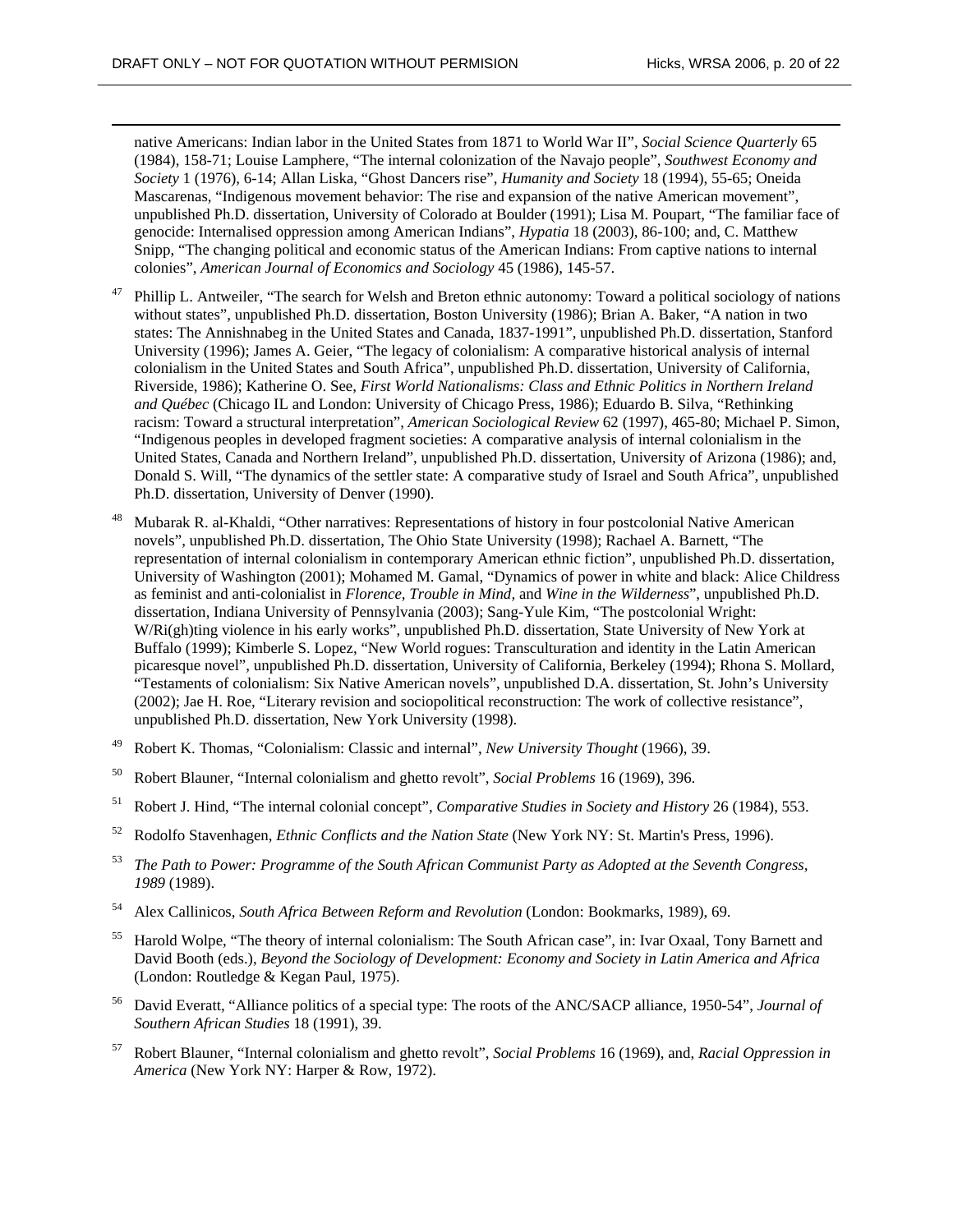- 58 Stephen Steinberg, *Turning Back: The Retreat from Racial Justice in American Thought and Policy* (Boston MA: Beacon Press, 1995), 88-89.
- 59 Michael Hechter, *Internal Colonialism The Celtic Fringe in British National Development* (London: Routledge & Kegan Paul, 1975).
- 60 John Lovering, "The theory of the 'internal colony' and the political economy of Wales", *Review of Radical Political Economics* 10 (1978), 55-67. See also: David Drakakis-Smith and S. Wyn Williams (eds.), *Internal Colonialism: Essays Around a Theme* (Edinburgh: Dep't of Geography, University of Edinburgh, 1983); Peter Murray, "Irish history as a testing ground for sociological theory: Hechter's internal colonialism and Hutchinson's cultural nationalism", *Irish Journal of Sociology* 4 (1994) 128-59; and, Edward Page, *Michael Hechter's Internal Colonial Thesis: Some Theoretical and Methodological Problems* (Glasgow: Politics Dep't, University of Strathclyde, 1977).
- 61 William N. Sloan, "Ethnicity or imperialism?", *Comparative Studies in Society and History* 21 (1979), 113-25.
- 62 David Drakakis-Smith, "Internal colonialism and the geographical transfer of value: An analysis of Aboriginal Australia", in: Dean K. Forbes and Peter J. Rimmer (eds.), *Uneven Development and the Geographical Transfer of Value*, (Canberra: Research School of Pacific Studies, Australian National University, 1984), 154-55.
- 63 Kristian Stokke and Anne K. Ryntveit, "Struggle for Tamil Eelam in Sri Lanka", *Growth and Change* 31 (2000), 301.
- 64 Calvert, "Internal colonialism, development and environment".
- 65 Pablo Gonzalez-Casanova, "Internal colonization and national development," *Studies in Comparative International Development* 1 (1965).
- <sup>66</sup> Rodolfo Stavenhagen, "Classes, colonialism, and acculturation: Essay on a system of inter-ethnic relations in Mesoamerica," *Studies in Comparative International Development* 1 (1965).
- 67 Vic Satzewich and Terry Wotherspoon, *First Nations: Race, Class, and Gender Relations* (Scarborough ON: Nelson Canada, 1993), 10.
- 68 *Ibid.*
- 69 Mervyn Hartwig, "Capitalism and Aborigines: The theory of internal colonialism and its rivals", in: Ted Wheelwright and Ken Buckley (eds.), *Essays in the Political Economy of Australian Capitalism* (Sydney: Australia & New Zealand Book Company, 1978), 122.
- 70 Hartwig, "Capitalism and Aborigines", 137-38.
- <sup>71</sup> Drakakis-Smith, "Internal colonialism and the geographical transfer of value", 157.
- 72 *Ibid.,* 158.
- Hugh Brody, *The People's Land: Eskimos and Whites in the Eastern Arctic* (Harmondsworth: Penguin, 1975); reprinted as *The People's Land: Inuit, Whites and the Eastern Arctic* (Vancouver BC: Douglas & McIntyre, 1991).
- 74 Hugh Brody, *The Other Side of Eden: Hunters, Farmers and the Shapers of the World* (Vancouver BC: Douglas & McIntyre, 2000).
- 75 www.nunatsiaq.com
- 76 "Canada's newest colony", editorial, January 10, 2003. See also the editorials "Nunavut's powerlessness" (January 16, 2004), "Why Nunavut is floundering" (January 23, 2004), and "Decolonizing Nunavut's fishery" (March 19, 2004).
- 77 The work of the Danish social anthropologist Jens Dahl *Arktisk Selvstyre: Historien Bag og Rammerne for det Grønlandske Hjemmestyre* ('Arctic Home Rule: The History behind and the Framework of Greenlandic Home